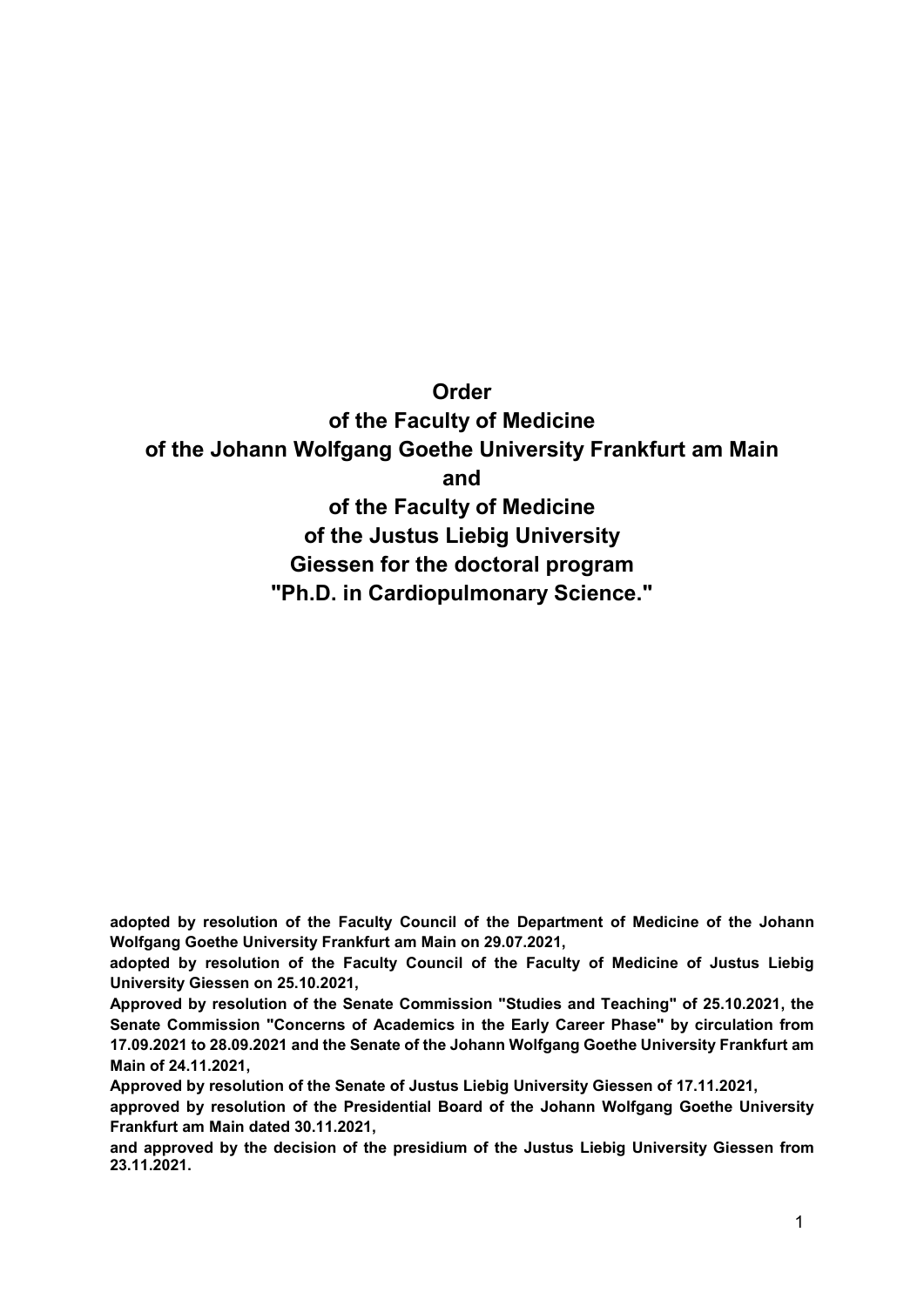# **Inde**

# **Section One: Access and Admission Requirements**

- § 1 PhD degree
- § 2 Prerequisites for admission to the PhD procedure
- § 3 Admission to the PhD procedure

# **Section Two: Organisation and Responsibilities**

- § 4 PhD Committee
- § 5 Supervision

# **Third section: PhD procedure**

- § 6 Contents of the PhD procedure
- § 7 Course schedule

# **Section Four: PhD Examination Procedures:**

- § 8 Initiation of the examination procedure
- § 9 Dissertation
- § 10 Review of the dissertation
- § 11 Exam Commission
- § 12 Oral examination
- § 13 Decision on the examination performance
- § 14 Fees

# **Section Five: Award of the PhD degree**

- § 15 Publication of the dissertation
- § 16 PhD certificate
- § 17 Refusal and withdrawal of the PhD degree

# **Section Six: Final Provisions**

- § 18 Objection
- § 19 Entry into force

# **Annexes**

- Annex 1: Principles for ensuring good scientific practice Appendix
- Annex 2: Supervision agreement
- Annex 3: Course Schedule
- Annex 4: Sample certificate of regular attendance of courses
- Annex 5: Written declaration that the admitted applicant has written the dissertation independently
- Annex 6: Structure, presentation and quality criteria for onograph/cumulative dissertation or principles for writing and publishing
- Annex 7: Quality Criteria for Grading
- Annex 8: Template for the expert opinion on the dissertation
- Annex 9: Sample PhD certificate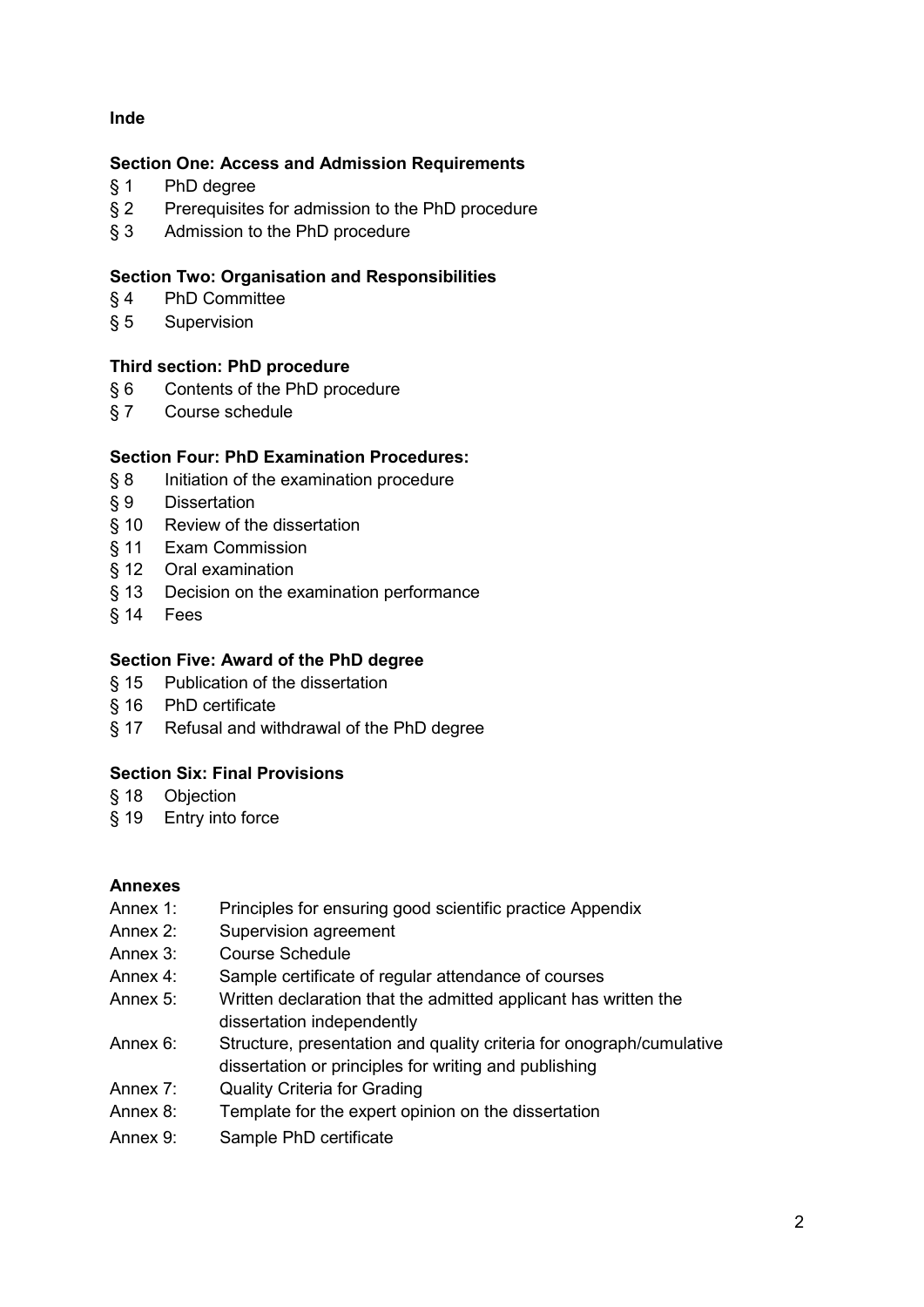# **First paragraph: Access and admission requirements**

## **§ 1 PhD degree**

(1) The doctoral program "PhD in Cardiopulmonary Science" is conducted at the Cardio-Pulmonary Institute (CPI) - defined by the cooperation agreement between the Department of Medicine of the Johann Wolfgang Goethe University Frankfurt am Main (GU), the Department of Medicine of the Justus Liebig University Giessen (JLU) and the Max Planck Society for the Advancement of Science e.V. (Max Planck Institute for Heart and Lung Research Bad Nauheim, hereinafter MPI-HL) - on behalf of the Departments of Medicine of the participating universities in accordance with these regulations. After completion of the PhD procedure according to these regulations, the departments of the participating universities award the academic degree of Doctor of Philosophy (PhD) to graduates of medicine or dentistry (with a successfully passed state examination and medical doctoral thesis - Dr. med. or Dr. med. dent.) as well as to graduates of biology, chemistry, psychology, veterinary medicine or a comparable natural science subject (with a diploma, a master's degree or a state examination).

(2) Upon proof of successful completion of the PhD procedure, the doctoral degree of "Dr. sc. hum. can be awarded instead of the PhD degree.

# **§ 2 Requirements for admission to the PhD program**

(1) Only applicants who meet the following admission criteria can be admitted to the PhD procedure at the CPI:

a) Good or very good degrees from a German university or a comparable foreign university in a subject mentioned in § 1.

The PhD Committee (§ 4) may recognise a course of study successfully completed abroad with a Master's degree or a medical doctorate completed abroad as a prerequisite for obtaining the PhD as equivalent to the degrees named in § 1 paragraph 1. Recognition is based on the equivalence agreement approved by the German Rectors' Conference (Hochschulrektorenkonferenz).

b) Presentation of a research project whose scientific quality is convincing and can be implemented within 3 to 4 years.

(2) Shortlisted applicants will have a selection interview with the PhD Committee or a subject representative appointed by the Committee, in which they have to present their qualifications and motivation. Personal presence is not required for the selection interview; this may be replaced by using telecommunication techniques (e.g. video conference) as decided by the PhD Committee.

#### **§ 3 Admission to the PhD procedure**

(1) Admission to the PhD procedure requires proof of the prerequisites specified in § 2 paragraph 1.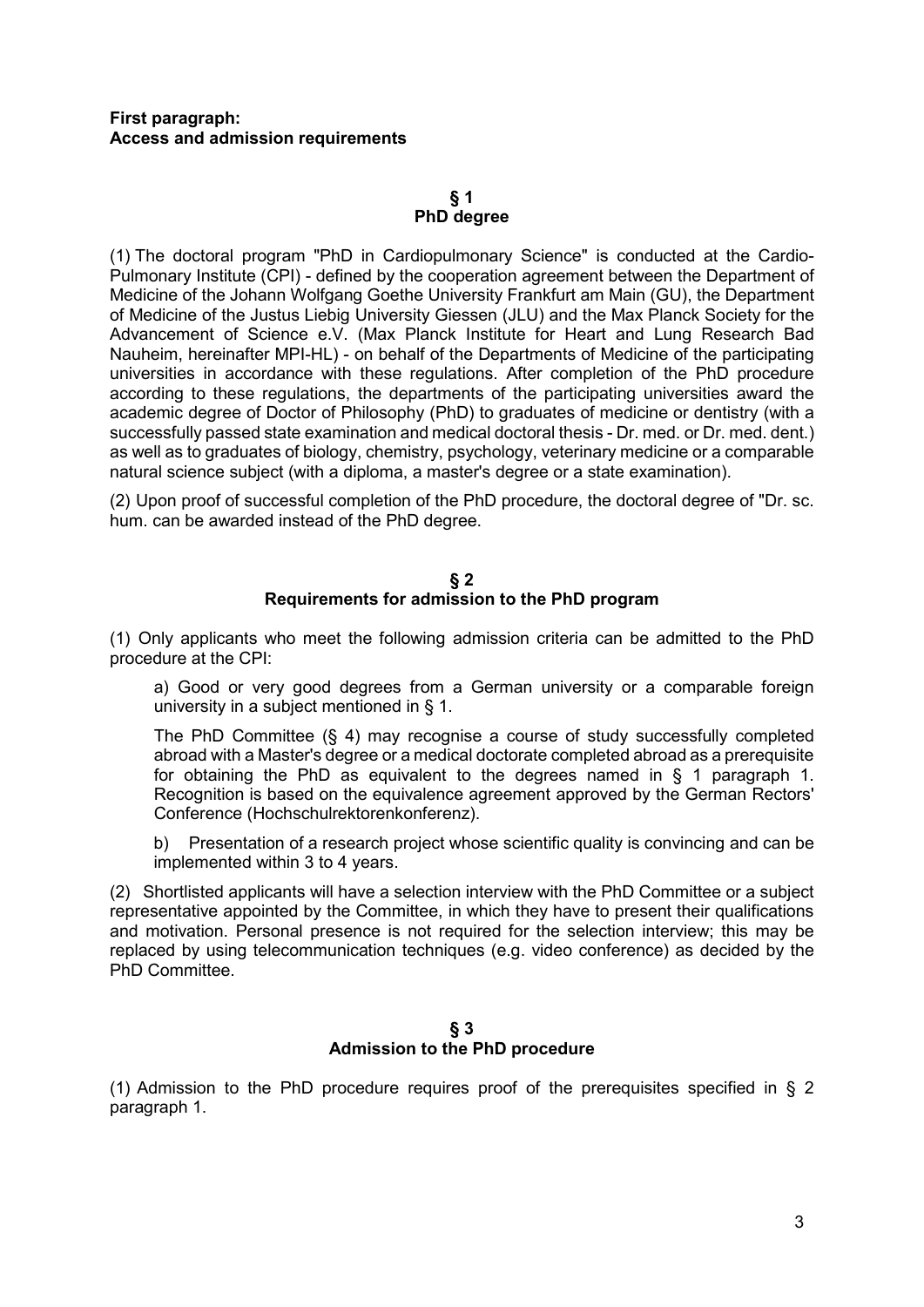(2) The application for admission to the PhD procedure must be submitted in writing to the chairperson of the PhD Committee. The application must be accompanied by:

a) An informal letter of application in English, explaining your suitability, motivation, areas of scientific interest and your own ideas about your career,

b) Curriculum vitae with photograph,

c) Certificates of previous degrees in officially certified form (no originals, but officially certified copies and officially certified translations into English or German),

d) Certificates of proficiency in the English language,

e) a letter of recommendation from the first supervisor naming the topic of the research project, a promise of scientific supervision, confirmation of the necessary material requirements (e.g. laboratory/workplace, laboratory/work equipment) and a promise of funding for the research project,

f) a brief description of the planned research project, outlining the most important aspects of the current state of research in at least 1000 and no more than 5000 words. In doing so, it should be made clear that this is a demanding research project that can be expected to make an important scientific contribution,

g) a work plan for the research project after prior consultation with the first supervisor,

h) a declaration to have received and to comply with the GU's or JLU's principles for ensuring good scientific practice as amended from time to time (**Annex 1**).

(3) The PhD Committee decides on the admission of applicants to the PhD procedure according to the admission criteria mentioned in § 2 paragraph 1, the result of the selection interview (§ 2 paragraph 2) and the application documents according to paragraph 2.

(4) The applicants will be informed in writing by the chairperson of the PhD Committee  $(\S 4)$ about the result of the selection procedure. In addition to a brief written statement of reasons, a rejection notice must be accompanied by instructions on how to appeal.

(5) The application for admission to the PhD procedure shall be rejected in particular if the PhD Committee has determined that

a) the requirements according to § 2 and according to paragraph 2 are not fulfilled, or

b) the applicant has unsuccessfully attempted to obtain a doctorate or PhD degree in the respective subject more than once, or

c) the applicant already holds an academic degree equivalent to the one sought, or

d) the applicant is guilty of deception or attempted deception in connection with the admission requirements.

(6) The admitted applicants must enrol at the GU or the JLU for the PhD procedure at the Faculty of Medicine.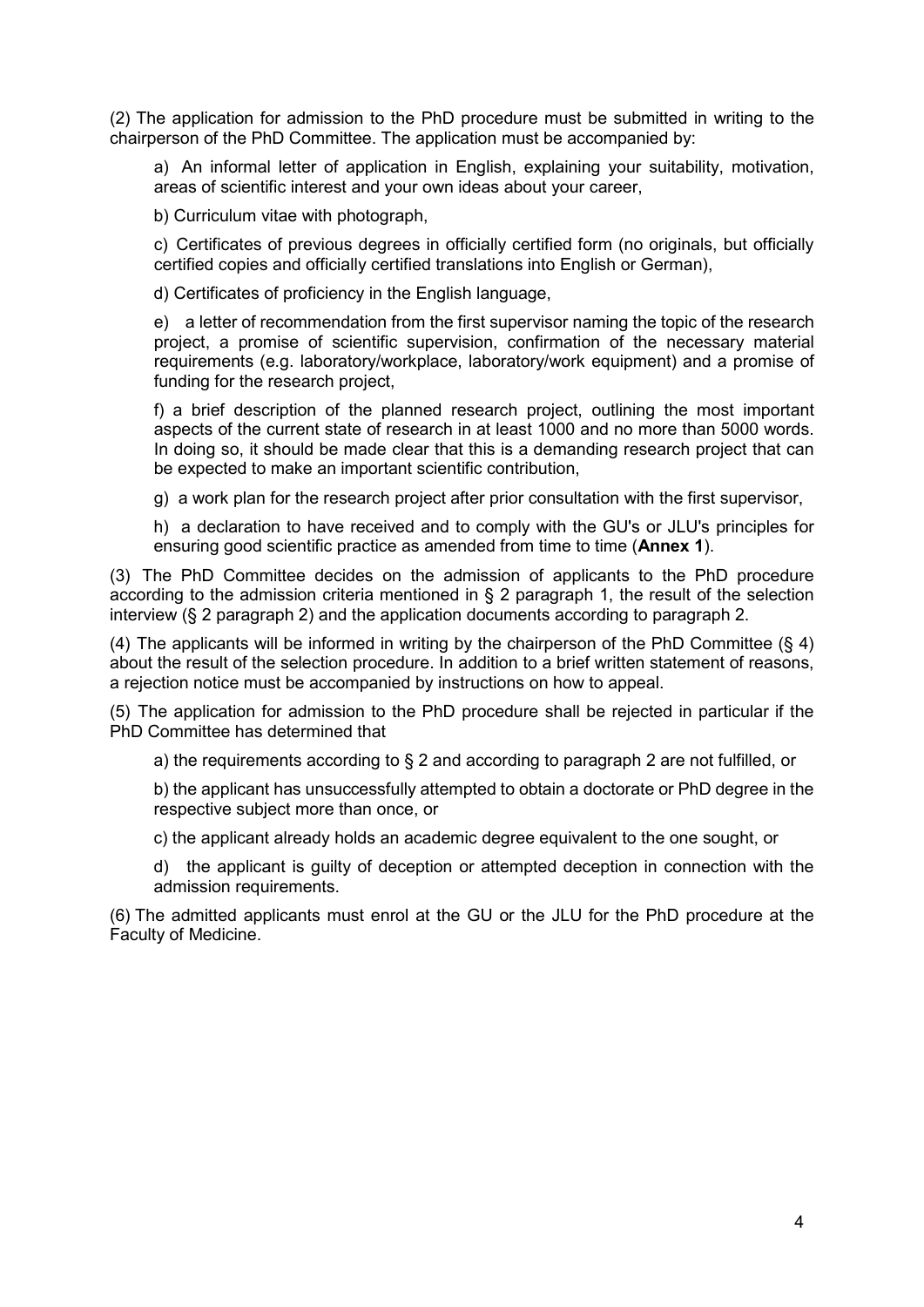#### **§ 4 PhD Committee**

(1) The PhD Committee is responsible for the proper conduct of the PhD procedure in accordance with these regulations.

(2) The PhD Committee consists of:

a) six members from the group of professors who are members of the CPI Faculty, two of whom come from each of the participating institutions (GU, JLU and MPG),

b) three members from the group of academic staff who hold a doctorate, one each from the GU, the JLU and the MPI-HL, and

c) one member of the group of students admitted to the PhD procedure according to these regulations and enrolled at the GU or the JLU.

(3) The members are elected by the departmental councils of the respective departments of medicine of the GU or the JLU on the proposal of the CPI Board, re-election is permitted. The members from the group of professors and the group of scientific employees are elected for at least two years, the student for at least one year. The members from the group of students shall alternately come from the GU, followed by the JLU and then the MPI-HL. For each member a deputy is to be elected.

(4) The PhD Committee elects a professor from among its members as chairperson for a period of one year. The chairmanship is alternated, starting with the member from the GU, followed by the JLU and then the MPI-HL.

(5) The chairperson decides on all matters that are not assigned to the PhD Committee or the Examination Board. In the event of a tie, his or her vote shall be decisive.

(6) Unless otherwise prescribed by law, the PhD Committee shall adopt its resolutions by a majority of the votes of the Committee members present. Voting by circulation is permissible.

(7) Reasons must be given for each negative decision by the PhD Committee and an appeal notice must be included.

# **§ 5 Support**

(1) The PhD Committee appoints a supervisory group for the admitted applicant, which usually consists of three members: The first supervisor (also known as the subject supervisor), the second supervisor, and one additional CPI faculty member from a site other than the one where the work is being conducted (third supervisor). The admitted applicant has the right to propose the second and third supervisor.

(2) Members of the supervisory group, at least one of whom must possess the professorial qualifications in accordance with § 62 HHG, include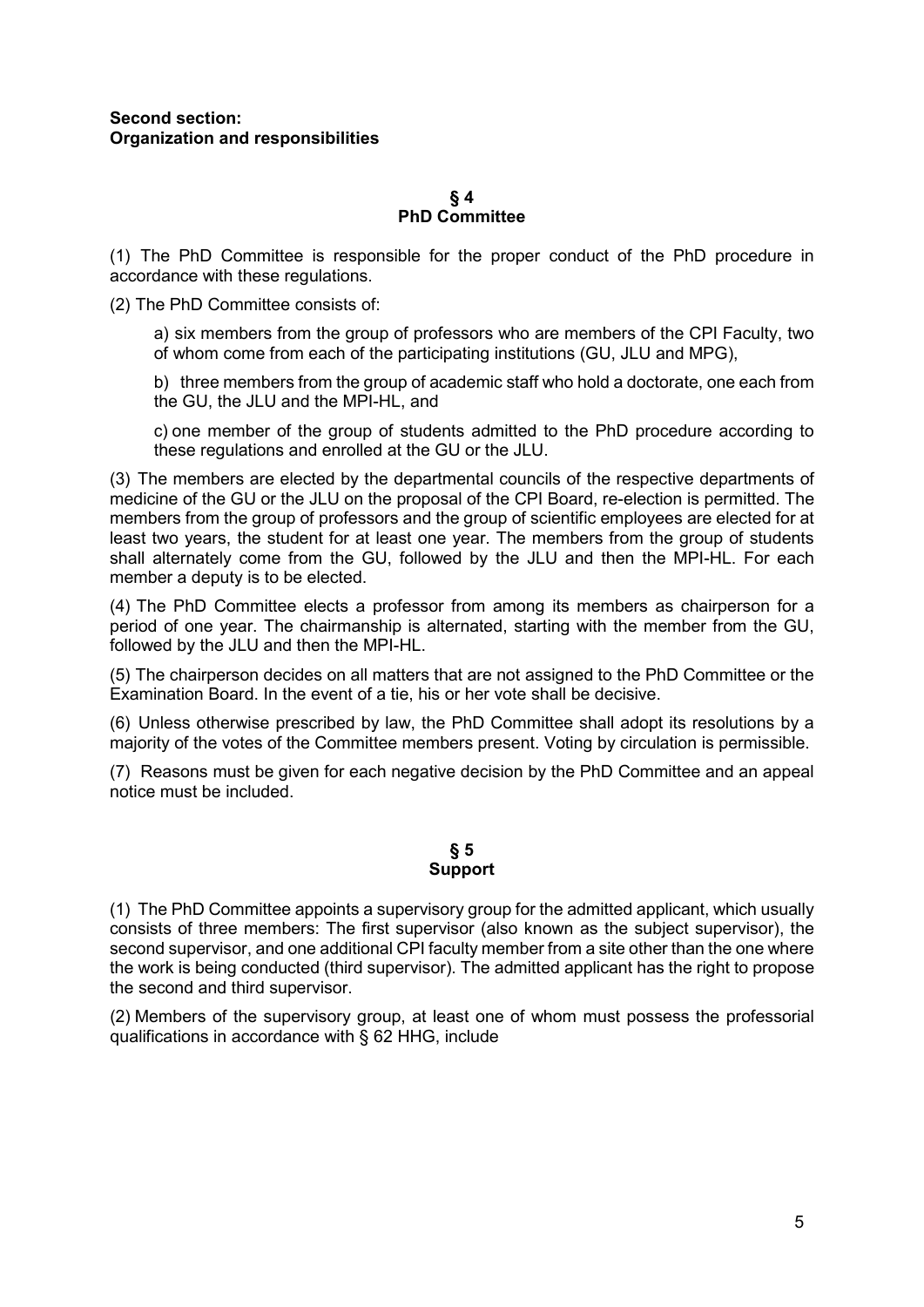a) Professors,

b) non-scheduled professors,

c) Private lecturers,

d) Junior professors,

e) habilitated academics who are active in teaching and research at the departments of the participating universities,

f) post-doctoral researchers who have distinguished themselves through outstanding scientific achievements (e.g. Emmy Noether Fellows and other junior research group leaders whose achievements have been reviewed by a peer review process),

g) Researchers who have held a doctorate for at least three years and have themselves obtained the doctoral position to be supervised in a peer review and competitive process.

If the first supervisor is a member of the groups listed in lit. f) or g), the second supervisor must be a member of one of the groups listed in lit. a) to e).

(3) A supervision agreement must be concluded between the initial supervisor and the admitted applicant in accordance with **Annex 2,** which regulates the details of the supervision relationship. The first supervisor is usually the person who conceived the project and bears the financial responsibility. She or he shall ensure that the workplace and work equipment are provided. He or she must ensure and be accountable to the PhD Committee that the admitted applicant is only assigned to tasks that serve his or her further scientific qualification.

(4) The support group provides the admitted applicant with technical support and advice on planning his or her further professional development. It invites the admitted applicant to a personal information interview at least once a year. It assesses the progress of the admitted applicant and informs the PhD Committee.

(5) The supervision of the admitted applicant ends with the taking of the oral PhD examination (§ 12), but usually no later than five years after admission to the PhD procedure. The PhD Committee decides on exceptions. Exceptions may be justified in particular by delays caused by pregnancies, child-rearing periods and prolonged illness.

(6) Admitted applicants and the members of the supervisory group may address complaints to the PhD Committee. After clarification of the facts, the PhD Committee must press for redress in justified cases. For serious reasons, it may, at the request of the doctoral candidate and at the request of the member of the supervisory group concerned, after hearing all parties involved, terminate the supervisory relationship in question and assign a new supervisor in his/her place. If this is the first supervisor, the PhD procedure must usually be terminated.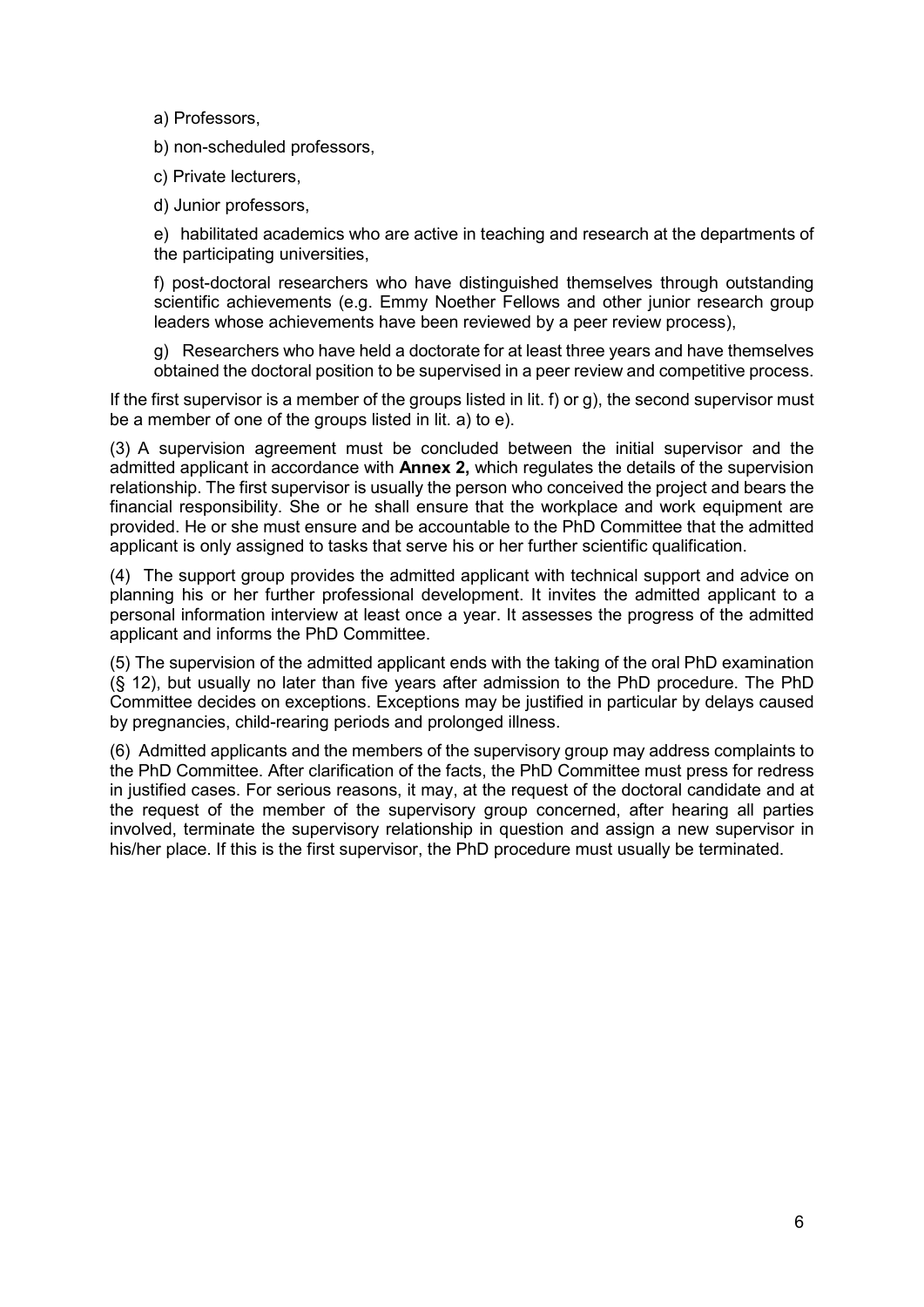#### **§ 6 Content of the PhD procedure**

(1) The standard duration of the PhD procedure is three years.

(2) At the request of the admitted applicant, the PhD Committee may decide on the part-time procedure pursuant to paragraph 3 or the shortening of the procedure pursuant to paragraph 4; as a rule, the PhD procedure may not exceed five years.

(3) For medical doctors, one year of the PhD procedure, usually the third, can be completed over two years. The share of clinical, practical activities (patient care) may only be a maximum of 50%.

(4) MD graduate students entering the Ph.D. program who have no previous experimental laboratory experience will be required to participate in qualifying courses (catch-up courses) and workshops offered by the CPI to acquire the basic laboratory skills necessary to carry out the outlined research program.

(5) At the request of the admitted applicant, the PhD procedure may be suspended for a limited period. The application must be justified. The PhD Committee decides on this.

(6) The PhD process includes:

a) An experimental scientific research paper.

Within the framework of the research work, a topic with defined content is to be dealt with using appropriate methods in such a way that - according to the assessment of the supervisory group - an increase in scientific knowledge is achieved with realistic prospects of success and the results achieved can be published in internationally renowned scientific journals with a peer review system. The research work can follow on from the medical doctorate or the final thesis (Master's degree; state examination). However, the transfer of data from these theses is excluded.

b) At least 200 course hours in the form of project-related and interdisciplinary, researchoriented courses, which are to be documented in the course schedule (**Annex 3**). As a rule, the courses should take place within the framework of a structured doctoral programme (SFB, Cluster of Excellence, GRK, etc.). The courses are held by scientists according to § 5, paragraph 2, who are members of the medical faculty of the GU or the JLU or members of the MPI-HL, and are complemented by guest scientists. They may be held in English.

# **§ 7 Course schedule**

(1) The admitted applicant who does not complete his or her training within a structured doctoral programme (SFB, Cluster of Excellence, GRK, etc.) will prepare an individual course plan for the 200 course hours (**Annex 3**). This individual course plan is presented in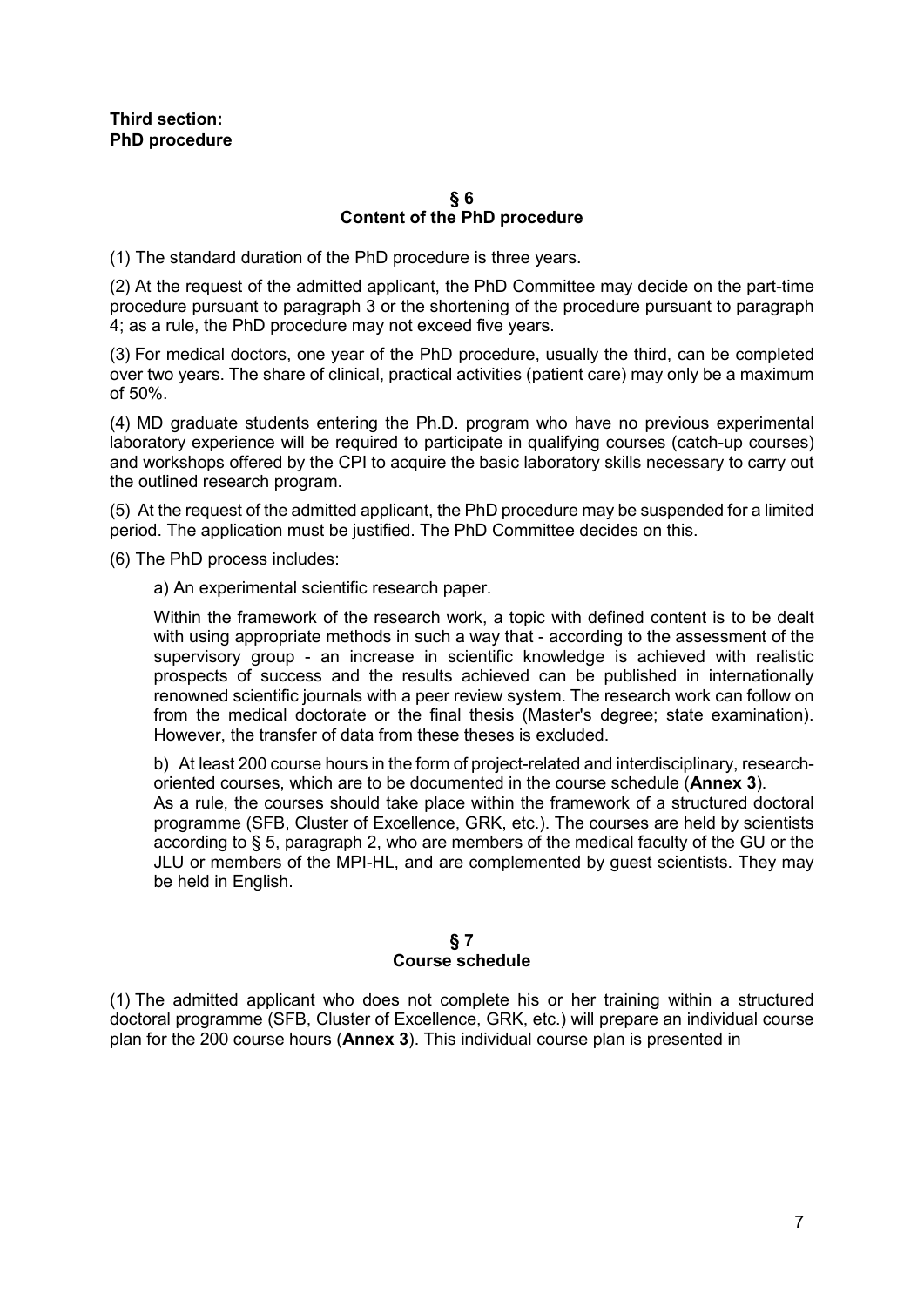The PhD thesis is prepared in consultation with the first supervisor and must be approved by the PhD Committee.

(2) Courses must be attended regularly and successfully by the admitted applicant. Regular attendance of a course is defined as attendance of at least 85% of the courses. Successful participation is defined as being able to implement the knowledge imparted in the course; the type of verification of this knowledge is determined by the respective course instructor. The certificate of regular and successful participation is issued according to the model in **Annex 4**  and is issued by the respective course instructor.

**Fourth Section: PhD Examination Procedures:**

#### **§ 8 Initiation of the examination procedure**

(1) At the end of the PhD procedure, the PhD examination is conducted by the examination board.

(2) The admitted candidates who fulfil the examination requirements according to § 2 and § 3 can apply for the initiation of the examination procedure by submitting a dissertation to the chairperson of the PhD committee. Admission to the examination procedure requires admission according to § 3 and the successful completion of the PhD procedure according to  $§ 6.$ 

(3) The proposal must list the topic of the dissertation and the names of the members of the supervisory group.

(4) The application must be accompanied by the following documents:

a) The curriculum vitae of the admitted applicant in English and his or her residential and home address,

b) a written declaration in accordance with **Annex 5** that the admitted applicant has written the dissertation independently,

c) where appropriate, a list of scientific papers already published,

d) the dissertation in quadruplicate and in electronic form according to § 9 paragraph 4,

e) a presentation of the PhD procedure based on the course schedule. The application for initiation of the examination procedure must be submitted within one year after completion of the PhD procedure. At the applicant's request, an extension of one year can be applied for up to two times, on which the PhD Committee decides. If the deadline in sentence 1 is exceeded without an extension having been requested, the PhD Committee decides on the unsuccessful termination of the procedure after hearing the applicant.

(5) Based on the submitted documents, the PhD Committee decides on the initiation of the examination procedure. The decision is to be communicated to the admitted applicant in writing.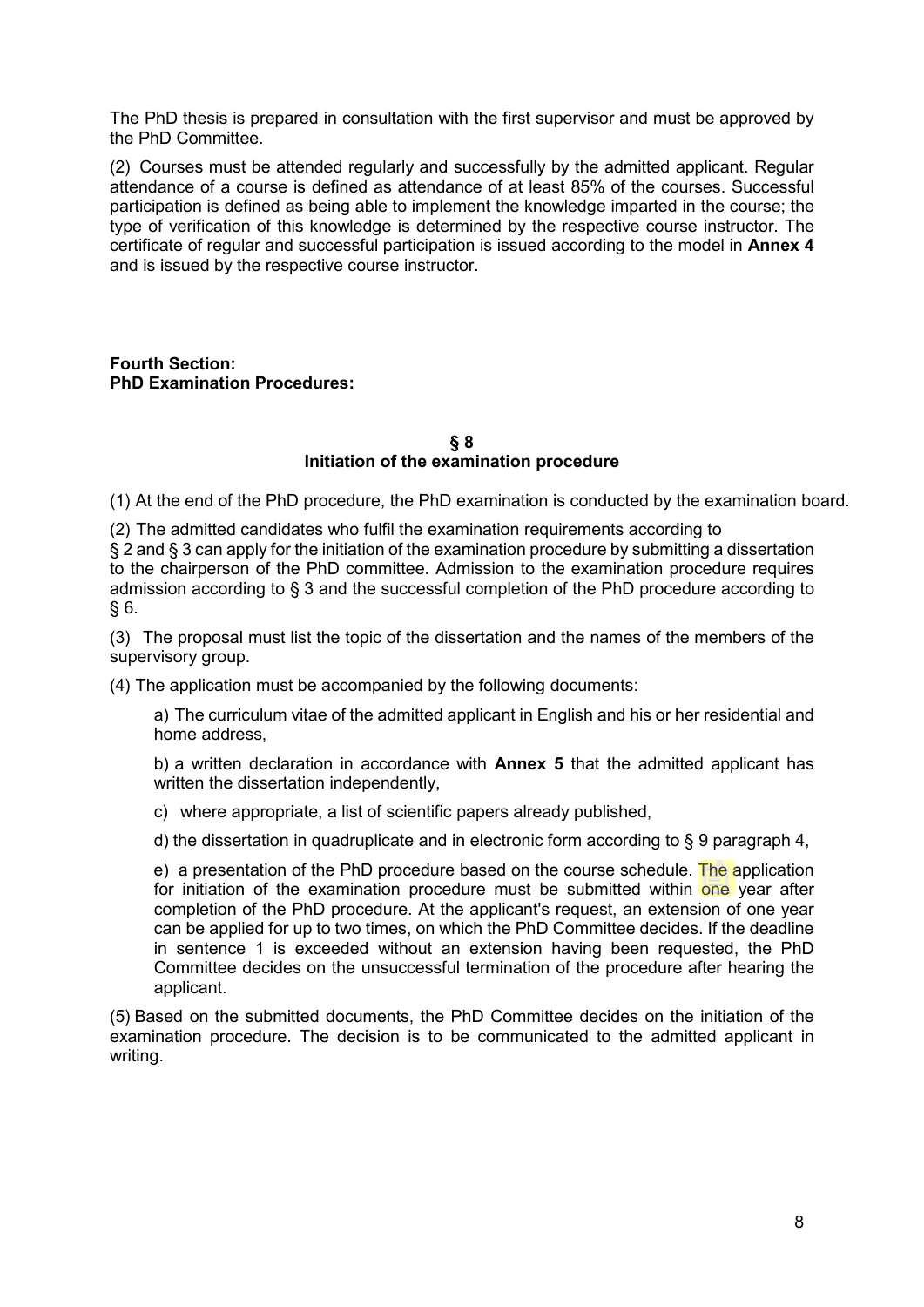(6) The initiation of the examination procedure may be refused if the admitted candidate has not submitted the complete dossier referred to in paragraph 4.

(7) The opening of the examination procedure shall be refused if

a) the requirements according to § 2, § 3, § 6 or according to § 8 paragraph 4 are not fulfilled,

b) the same dissertation has already been accepted in another subject or at another university or has been rejected as insufficient,

c) the admitted applicant has been guilty of deception, in particular in connection with the admission requirements or also the dissertation.

(8) The application to initiate the examination procedure can no longer be withdrawn once one of the expert opinions pursuant to § 10 Paragraph 2 lit. a) has been received by the PhD Committee. If the admitted applicant withdraws from the examination thereafter, the PhD procedure is deemed to have ended unsuccessfully.

(9) The application for the initiation of the examination procedure must be submitted within one year after the end of the PhD procedure. At the applicant's request, an extension of one year can be applied for up to two times, on which the PhD Committee decides. If the deadline in sentence 1 is exceeded without an extension having been requested, the PhD Committee decides on the unsuccessful termination of the procedure after hearing the applicant.

(10) If the application to initiate the examination procedure is withdrawn and the PhD procedure is terminated, the application documents - with the exception of the original certificates - remain in the PhD files.

#### **§ 9 Dissertation**

(1) The dissertation is the independent, scientific work on the experimental research work carried out. It must contribute to a significant advance in knowledge in the chosen subject area. It has to meet the methodological principles of the subject, which are given by the requirements of international journals. In addition to an outline of the introduction, methodology, results, discussion and an abstract in German and English, the dissertation must contain documentation of the material evaluated and the specialist literature consulted in accordance with the scientific working principles. Studies on humans must comply with the Declaration of Helsinki of the World Medical Association.

(2) The dissertation can be submitted as a monograph or as a cumulative dissertation in publication-based form. The details of the monograph and publication-based dissertation, in particular with regard to structure, presentation and quality criteria, are regulated in **Annex 6.**

(3) The dissertation must be written in English.

(4) In addition to the paper form, the dissertation must be submitted in a suitable, electronic form for review purposes. The electronic version of the dissertation is checked for plagiarism.

(5) A declaration on honour according to **Annex 5** is to be attached to the dissertation and signed by hand.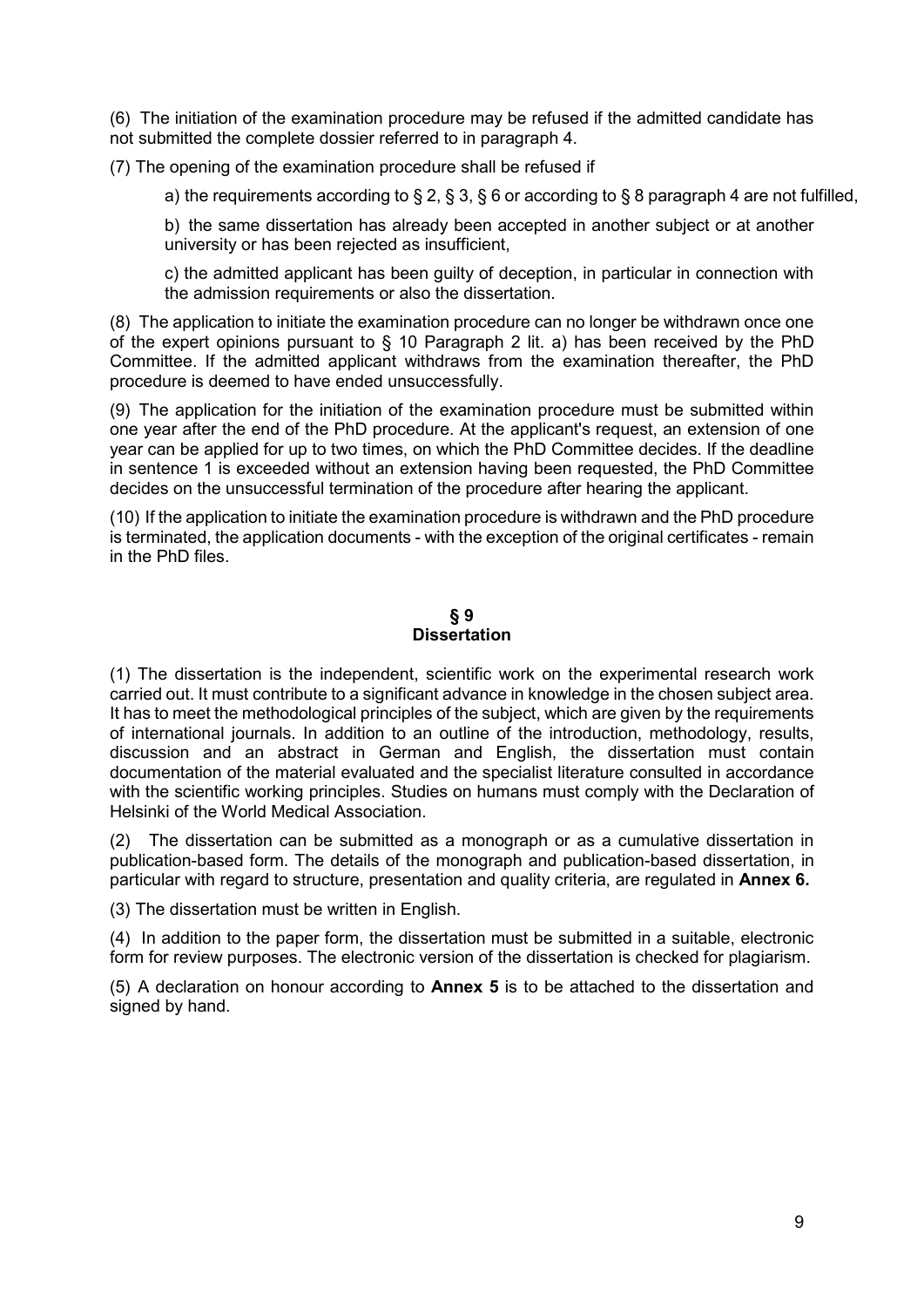#### **§ 10 Examination of the dissertation**

(1) a) The PhD Committee appoints two reviewers, one of whom should be the first supervisor. The persons entitled to supervise named in  $\S 5$  Paragraph 2 lit. a) to g) can be considered as reviewers. One of the reviewers must be a professor and a member of the Faculty of Medicine of the GU or the JLU. The other reviewer may be from another department, university, university of applied sciences or non-university research institution. The two reviewers may not belong to the same clinic or institute or department.

b) In justified cases, the PhD Committee may allow other reviewers or appoint up to two additional two reviewers. If the two reviewers each assess the dissertation with the grade "summa cum laude", a third review must be obtained. In this case, the additional reviewer may not be a member of the CPI Faculty.

c) The reviews are to be prepared independently within six weeks of receipt of the dissertation.

(2) a) Each reviewer shall prepare a written review [**Annex 8**] of the dissertation and propose to the PhD Committee the acceptance or rejection of the dissertation. The reviewers evaluate a dissertation according to the grades specified in § 13 Paragraph 2.

b) If one of the reviewers has identified minor deficiencies in the dissertation without arriving at a final rejection, the PhD Committee may, in agreement with the reviewers and the candidate, return the dissertation for one revision within four weeks. Minor deficiencies here are in particular those that affect linguistic comprehension.

c) If all reviewers propose rejection ("non rite"), the examination board declares the examination failed.

d) If the acceptance of the dissertation is not recommended by all reviewers, another reviewer is to be appointed. Afterwards, the examination committee decides on the acceptance or rejection of the dissertation.

e) If a dissertation is rejected according to lit. c) or d), this decision is to be communicated to the admitted applicant in writing by the chairperson of the PhD committee. If the dissertation has been rejected, it shall remain on file in the department along with all reviews and, if applicable, comments.

# **§ 11 Board of Examiners**

(1) The examination committee decides on the examination performance within the framework of the PhD procedure. The examination board and its chairperson are appointed by the PhD Committee. A professor who is not also a reviewer is to be appointed as chairperson of the examination committee. The chairperson must be a member of the PhD Committee and belong to one of the participating universities.

(2) The examination board includes the chairperson and the reviewers as well as another professor. If a member of the examination committee is unable to attend, the chairperson of the PhD committee may replace him or her with another professor.

(3) The dissertation and the expert opinions must be made available to the members of the examination committee.

(4) The examination board deliberates and makes decisions in closed session. Resolutions are passed by a majority of the votes of the members present. Secret voting and abstentions are not permitted. In the event of a tie, the chairperson has the casting vote.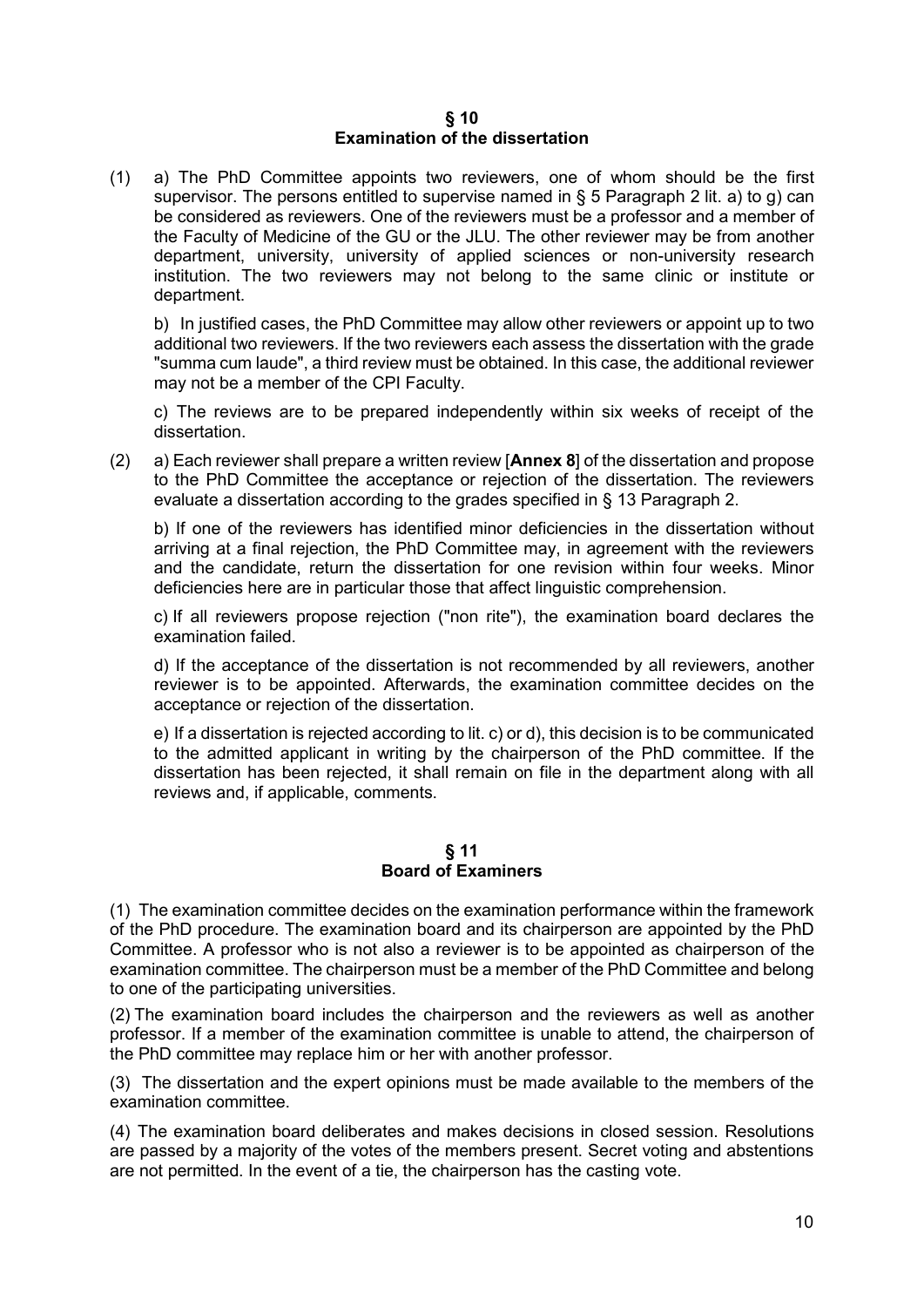(5) The chairperson of the examination board sets the date of the oral examination in consultation with the members of the examination board.

# **§ 12 Oral examination**

(1) If the dissertation has been accepted by the PhD Committee, the Chairperson of the Examination Committee invites the candidate to the oral examination.

(2) The public oral examination consists of:

a) A presentation on the research work (up to 20 minutes),

b) a discussion of the research paper (at least 20 minutes). The chairperson may allow questions from the university public,

c) a technical discussion to examine the subject-specific and interdisciplinary knowledge acquired during the training (at least 20 minutes). The assessment of the specific scientific knowledge and skills - related to the research work - also takes place in this technical discussion.

It should last at least one hour in total.

(3) The oral examination is to be conducted in English.

(4) After the oral examination, the examination board decides on the evaluation of the oral examination and the overall evaluation in accordance with § 13 and subsequently informs the candidate of the result in a closed session.

(5) Minutes of the oral examination must be taken and signed. They must contain the names of the members of the examination committee, the duration of the examination, an overview of the contents of the oral examination and the grades.

(6) If the oral examination is deemed to have been failed, it can be repeated once within a period set by the examination committee; this period is within a minimum of three and a maximum of six months after the first attempt. If the oral examination is failed again, the PhD examination is finally deemed to have been failed; this must be determined by a decision of the examination committee and communicated to the admitted applicant by the chairperson of the PhD committee.

#### **§ 13 Decision on the examination performance**

(1) The examination committee decides on the examination performance. The grade for the dissertation is determined exclusively on the basis of the expert opinions. An overall grade is calculated for the examination performances. The grade for the dissertation is determined on the basis of the expert opinions as an arithmetic mean (partial grade 1). The grade for the oral examination is determined as the arithmetic mean of the individual grades of the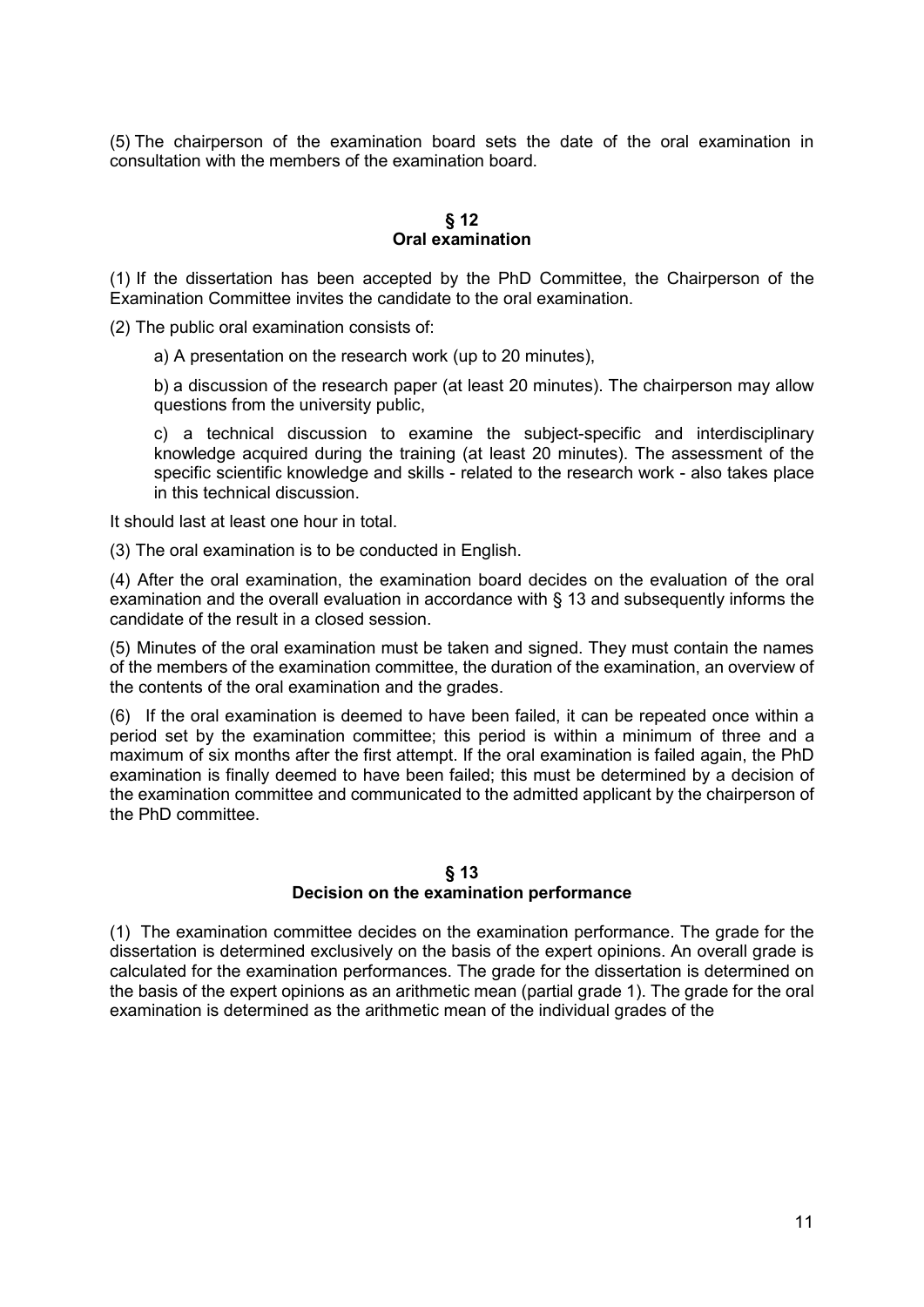The final mark is determined by the members of the examination board (sub-mark 2). When calculating the overall mark, sub-mark 1 is weighted twice and sub-mark 2 is weighted once.

(2) The scores are:

| summa cum laude | with honours (0)   |
|-----------------|--------------------|
| magna cum laude | very good $(1)$    |
| cum laude       | good(2)            |
| rite            | sufficient (3)     |
| non rite        | not sufficient (4) |

The numbers serve as a basis for calculation and do not appear in the PhD certificate. If there are fractions in the total number, the better grade is given for values up to and including 0.50, and the worse grade is given for values above this. An exception to this is the predicate "summa cum laude", which is only awarded if the overall grade is 0.0.

(3) The quality criteria for the grading referred to in paragraph 1 shall be laid down by the PhD Committee in **Annex 7**.

(4) The admitted applicant can only successfully complete the PhD procedure if the dissertation and the oral examination have each been assessed with at least the grade sufficient "rite".

#### **§ 14 Fees**

(1) The PhD examination fee is based on the fees customary at the location. Proof of payment must be provided with the submission of the dissertation (§ 9 paragraph 2).

(2) If the dissertation is rejected or the examination is not passed, the fee will not be refunded to the applicant. A deferral of the PhD examination fee is not possible.

(3) Candidates may apply for a reduction or waiver of fees in cases of hardship. The PhD Committee decides on this. Its decision is final.

**Fifth Section: Award of the PhD degree**

#### **§ 15 Publication of the dissertation**

(1) After passing the examination, the candidate is obliged to publish the dissertation in the final version approved by the examination committee on behalf of the departments of medicine of the GU and the JLU and to deliver the deposit copies to the university library of the university to which the chairperson of the examination committee belongs within one year after the disputation. The type and number of deposit copies to be delivered are determined by the principles for the publication of dissertations of the participating universities.

(2) The publication has to take place within one year. In exceptional cases, the chairperson of the PhD Committee may, upon timely and justified request, decide on the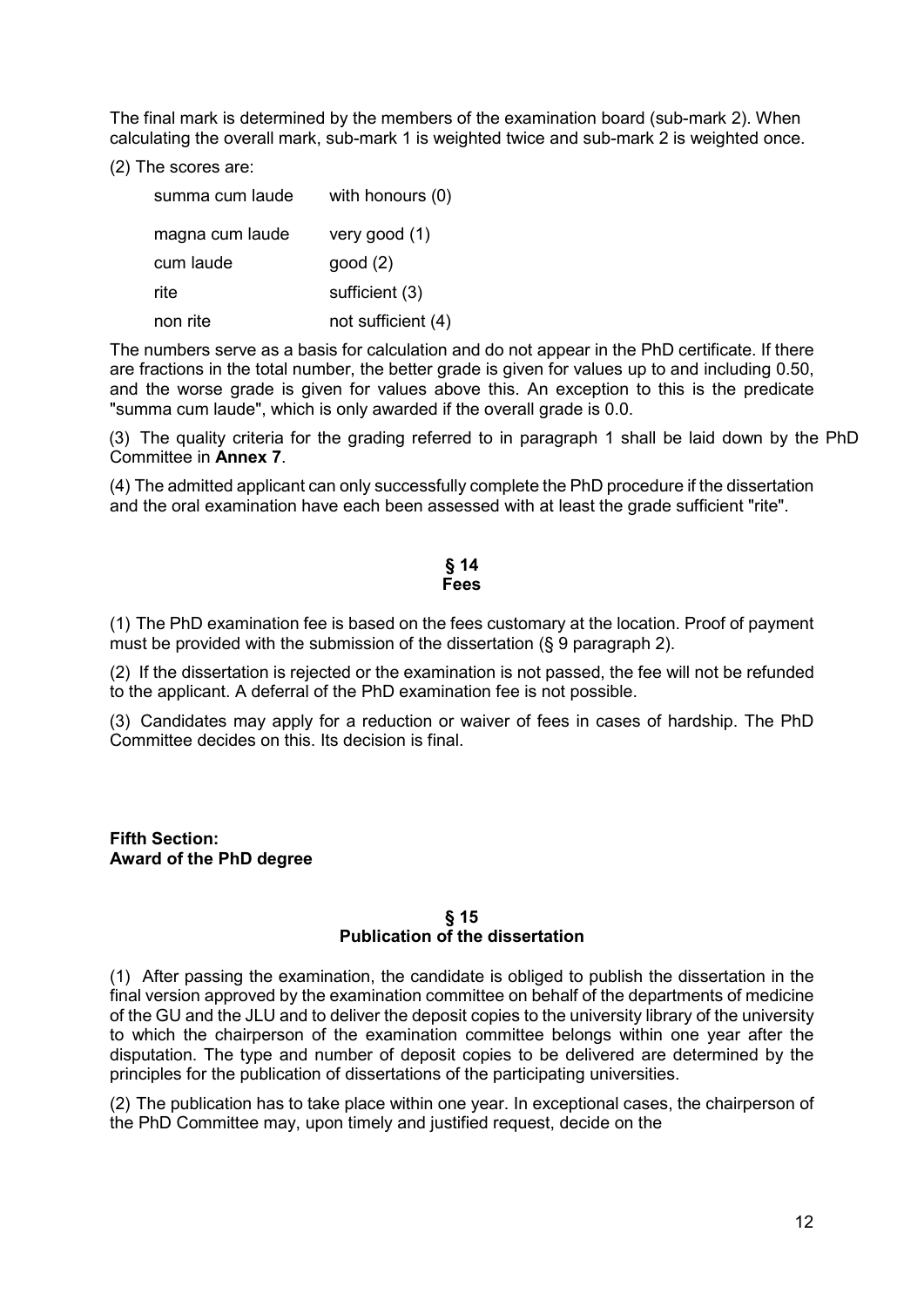The Board may, at the candidate's request, extend the publication period, as a rule by no more than one year.

(3) Should the publication of the dissertation have a negative impact on the publication of the data described therein in a scientific journal, the PhD Committee may decide on the award of the degree after the official publication of the dissertation abstract. In such a case, the entire dissertation must be submitted to the University Library but, at the candidate's request, must be given a specified embargo period.

(4) If the candidate culpably fails to meet a deadline set for him or her, the rights acquired through the PhD performance expire.

# **§ 16 PhD certificate**

(1) After successful completion of the examination procedure and after the dissertation has been published according to the regulations of § 15, the departments of the GU and the JLU confer the academic degree of Doctor of Philosophy (PhD) on the admitted applicant or, if desired, the title "Dr. sc. hum" instead.

(2) The PhD certificate is issued in German and English under the date of the oral examination and handed over to the admitted applicant by the department. The PhD certificate is prepared in accordance with the model in **Annex 9** and contains the overall grade.

(3) The degree of Doctor of Philosophy (PhD) or the title "Dr. sc. hum." may only be used after the certificate has been issued.

# **§ 17 Denial and withdrawal of the PhD degree**

(1) The PhD Committee shall refuse to award the PhD degree or shall terminate the PhD degree. to terminate proceedings if it becomes apparent before the conclusion of the proceedings that

- a) the candidate has deceived in the procedure, or
- b) the candidate in the PhD procedure has violated the principles of safeguarding good scientific practice as laid down in the DFG guidelines, or
- c) the candidate has not recorded, fully documented or retained his/her research results, or
- d) essential requirements for admission to the PhD procedure were not met.

(2) The PhD Committee must withdraw the title if

a) the candidate has acquired the title by deception, or

b) after it has been awarded, old or new facts become known which would have precluded its being awarded, or

c) the candidate proves unworthy to hold the title.

(3) In all other respects, the withdrawal shall be governed by the statutory provisions. Prior to the decision of the PhD Committee on the denial or withdrawal of the PhD degree, the person concerned shall be given the opportunity to comment on the allegations.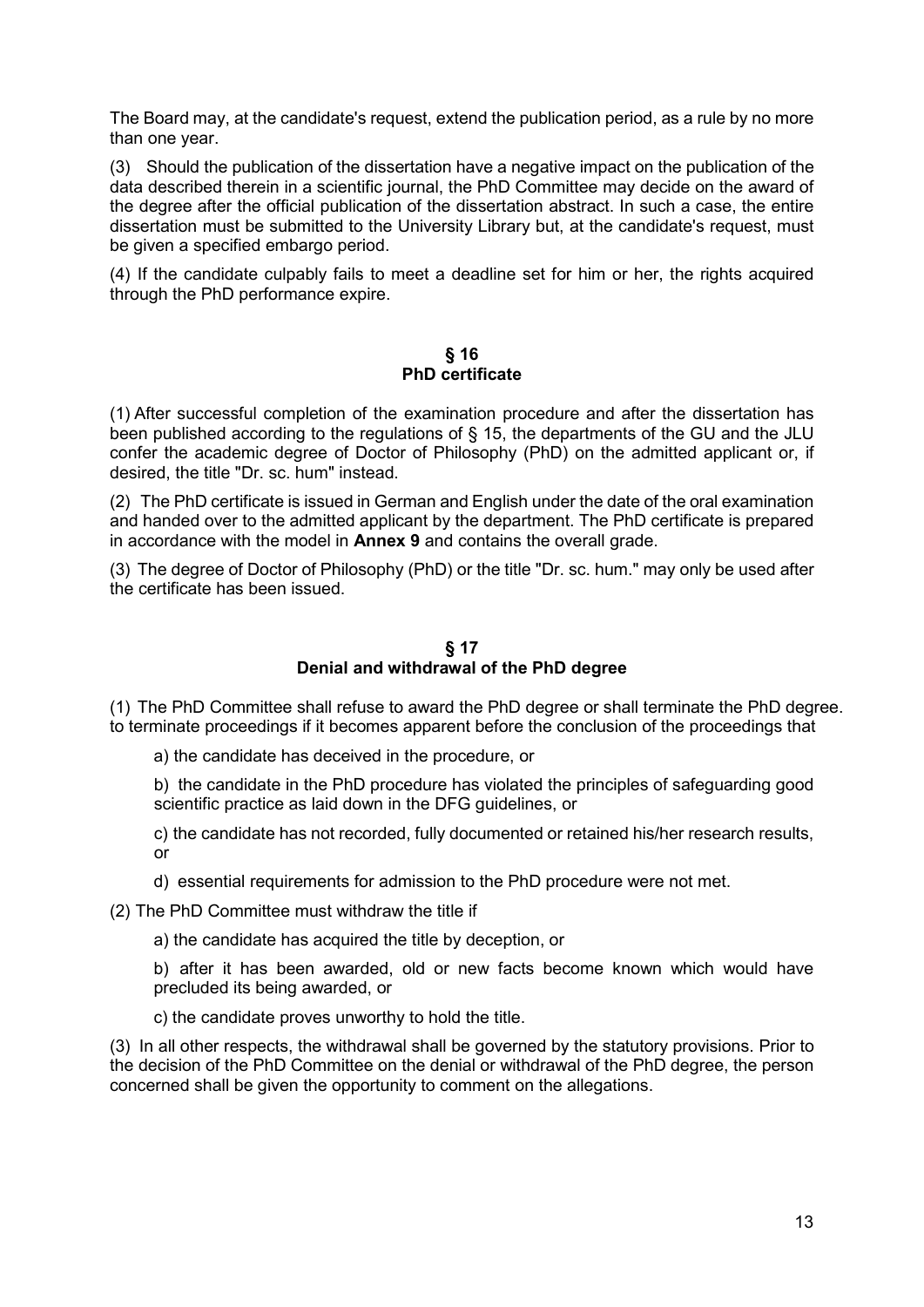# **Section Six: Final Provisions**

# **§ 18 Contradiction**

The applicant may appeal against incriminating decisions of the PhD Committee and the Examination Board in writing within one month of notification. The President of the University, to which the Chair of the Examination Board belongs, decides on the appeal lodged against decisions of the PhD Committee.

#### **§ 19 Entry into force**

The Regulations, including **Annexes 1-9**, shall enter into force on the day following their last publication in the official gazettes of the participating universities (Frankfurt: UniReport, Gießen: Mitteilungen der Universität Gießen).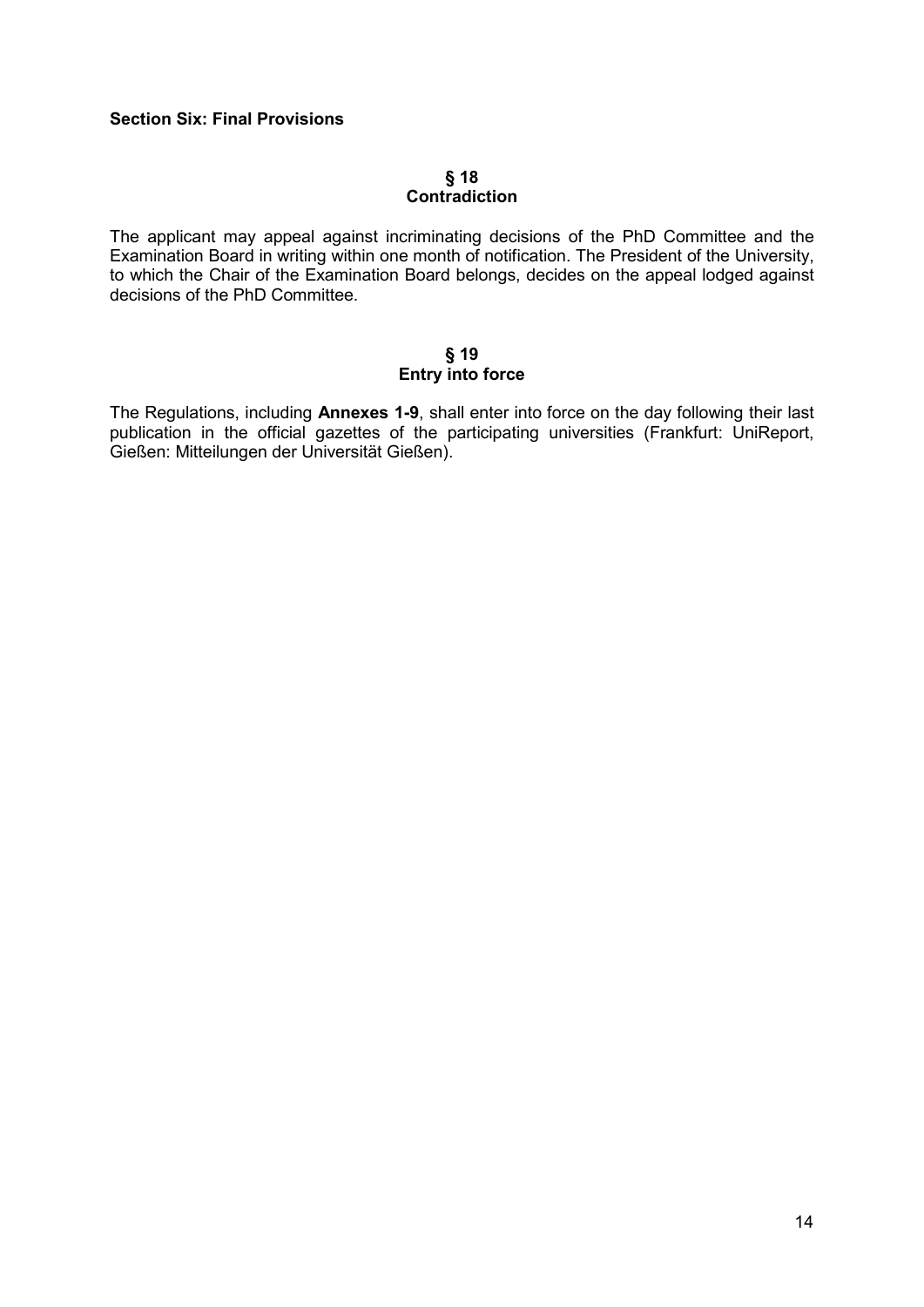# **ANNEXES**

- Annex 1: Principles for ensuring good scientific practice
- Annex 2: Supervision agreement
- Annex 3: Course Schedule
- Annex 4: Sample certificate of regular attendance at courses
- Annex 5: Written declaration that the admitted applicant has written the dissertation independently
- Annex 6: Structure, presentation and quality criteria for monograph/cumulative dissertation or principles for writing and publishing
- Annex 7: Quality Criteria for Grading
- Annex 8: Template for the expert opinion on the dissertation
- Annex 9: Sample PhD certificate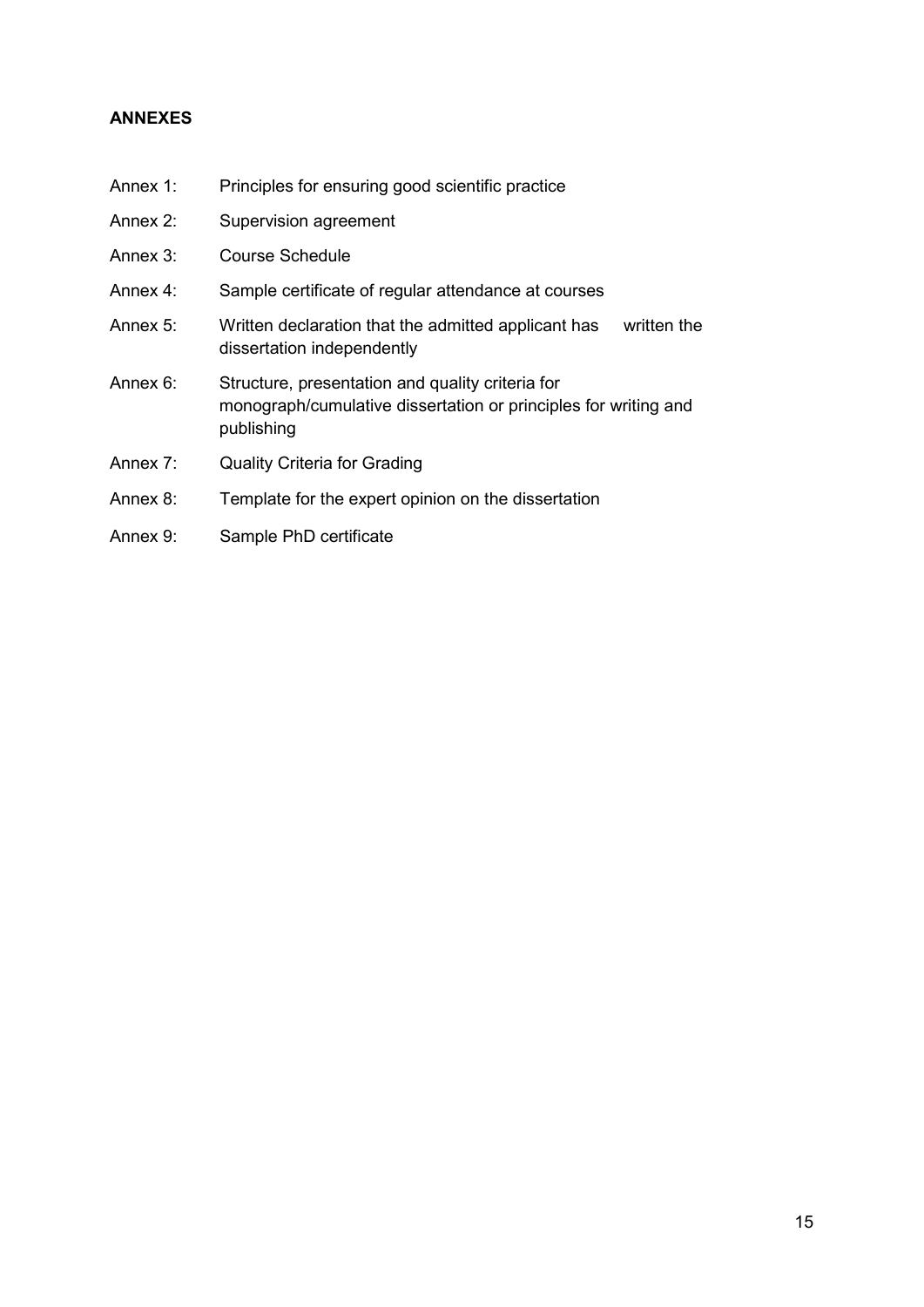# **Annex 1: Principles for ensuring good scientific practice**

I hereby declare to have received and to comply with the principles of the Johann Wolfgang Goethe University Frankfurt am Main or the Justus Liebig University Giessen for ensuring good scientific practice as amended from time to time.

Place, date

(Signature of the applicant)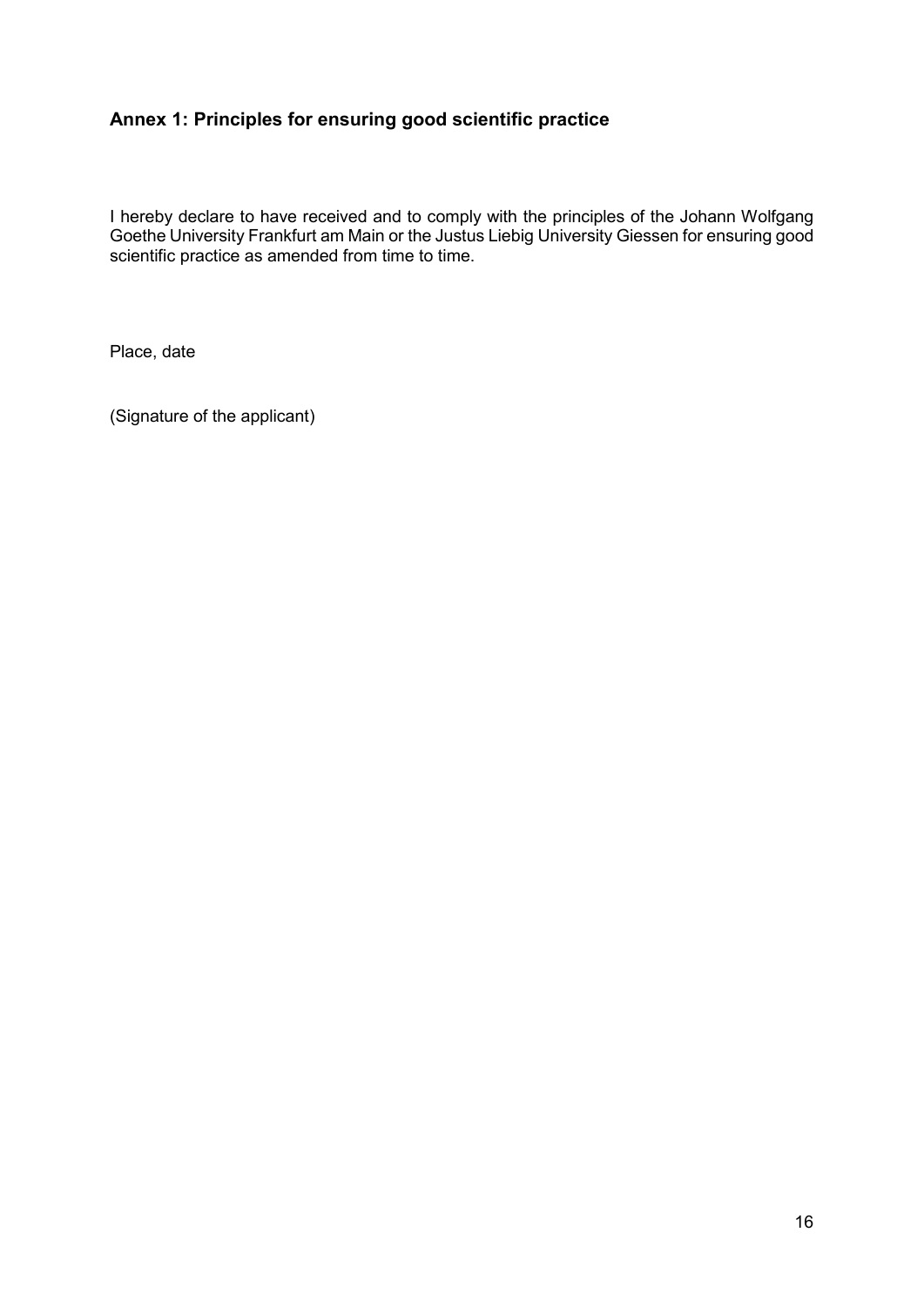#### Annex 2: **Supervision agreement**

Noted:



(date, CPI representative)

# **Supervision agreement**

between

Mrs/Mr Prof./Priv. Doz./Dr.

(Last name, first name (first supervisor))

(Institute/Clinic)

and

| (Surname, first name (candidate)) |  |  |  |
|-----------------------------------|--|--|--|

(date of birth)

(home address, phone)

(study address, tel.)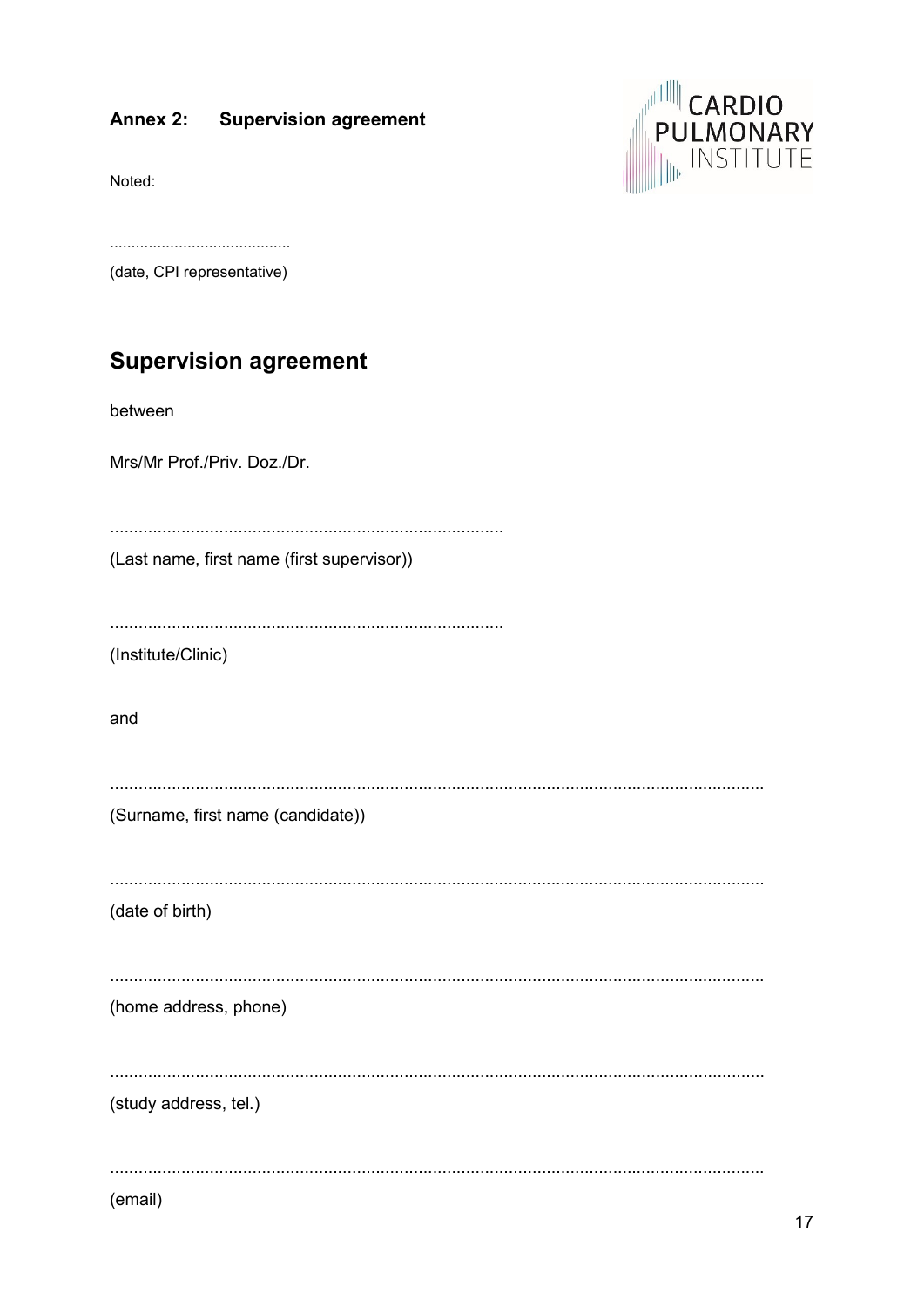the following agreement is concluded with the aim of ensuring the best possible support and supervision for applicants admitted to the PhD procedure at the Cardio-Pulmonary Institute (CPI).

This agreement is based on the regulations of the Department of Medicine of the Johann Wolfgang Goethe University Frankfurt am Main and the Justus Liebig University Giessen for the doctoral program "Ph.D. in Cardiopulmonary Science" as amended.

Proof of admission to the PhD program at the Cardio-Pulmonary Institute (CPI) is attached as an appendix to this supervision agreement.

To obtain the PhD degree, Prof./Priv. Doz. Dr./Dr. ....................................................................(= first supervisor)

Ms/Mr............................................................................................. (= doctoral candidate)

a dissertation (research work within the framework of the PhD project) with the following topic

.......................................................................................................................................... .......................................................................................................................................... .......................................................................................................................................... .......................................................................................................................................... ..........................................................................................................................................

left to me.

# **§ 1 Support**

In addition to the first supervisor, the candidate is supervised by the following persons of the supervisory group:

The second supervisor of the dissertation will be Prof./Priv.-Doz./Dr.

..............................................................................................................

The third supervisor of the dissertation will be Prof./Priv.-Doz./Dr.

..............................................................................................................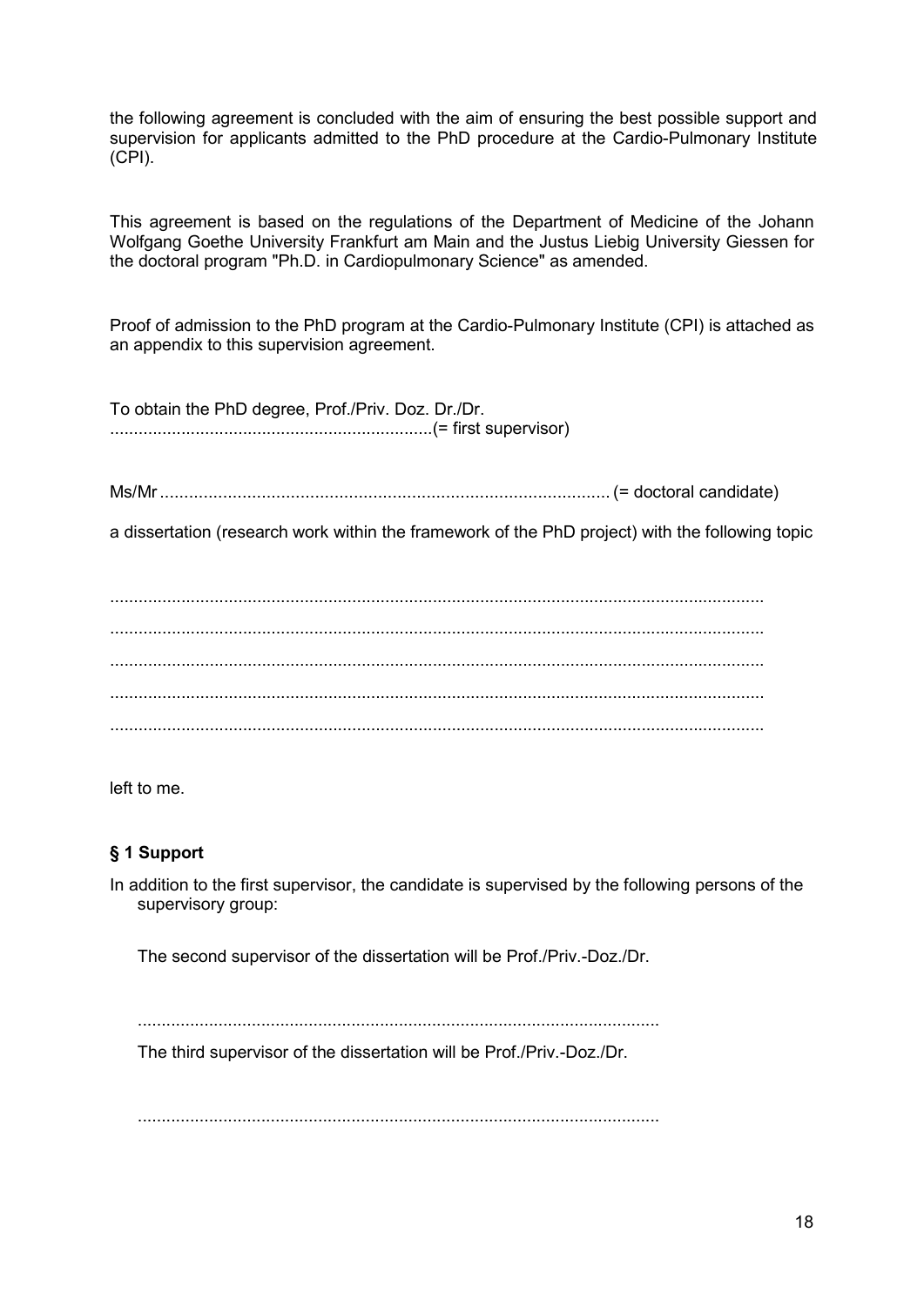# **§ 2 Subject matter and duration**

For the research work, the exposé listed in the appendix applies, including the general work and time plan agreed upon with the candidate, which is to be concretized and, if necessary, corrected by annually agreed upon work and time plans (see § 3 b).

# **§ 3 Agreement between candidate and supervisor**

- a) Candidate and supervisor commit themselves to a cooperative collaboration with the aim of a successful implementation of the project. The meetings, which take place at regular intervals, if possible every two months, but at least twice a year, serve to critically evaluate what has been achieved. Where there are questions and problems, it should be agreed how these can be solved. The meetings between candidate and supervisor are observed by both sides and adequately prepared in terms of content. Once a year all members of the supervision group take part in this meeting.
- b) Each year, the candidate and the first supervisor undertake to draw up a work plan and timetable for the following year based on the experience of the previous year.
- c) The candidate and the supervisory group undertake to take minutes of one of the meetings (see § 3 a) at least once a year; the meeting with the entire supervisory group must be recorded in each case. The minutes record the status of the research work, possible complications and the next steps to be taken. It is usually written by the candidate and countersigned by the members of the supervisory group. The form "Status of the research work" to be used for this purpose is available as a download on the homepage of the Dean's Office.
- d) The candidate's career prospects should be the subject of counselling interviews.
- e) Candidate and first supervisor agree to adhere to the principles of good scientific practice as defined in more detail for the Department of Medicine at the Johann Wolfgang Goethe University Frankfurt am Main [\(http://www.uni](http://www.uni-frankfurt.de/forschung/wiprax/)[frankfurt.de/forschung/wiprax/\)](http://www.uni-frankfurt.de/forschung/wiprax/) or the Departments of Medicine at the Justus Liebig (https://www.uni[giessen.de/mug/5/pdf/research/5\\_00\\_10\\_1\\_new\\_version\)](https://www.uni-giessen.de/mug/5/pdf/forschung/5_00_10_1_Neufassung).

# **§ 4 Tasks of the first supervisor**

a) The first supervisor undertakes to support the candidate in the design and implementation of the PhD project and in the efforts to complete the project within the agreed period of time. Furthermore, the first supervisor will assist in the scientific integration of the PhD project (e.g. through colloquia). The supervisor supports the candidate's introduction to the academic world, e.g. by providing opportunities for lectures, searching for teaching positions, etc.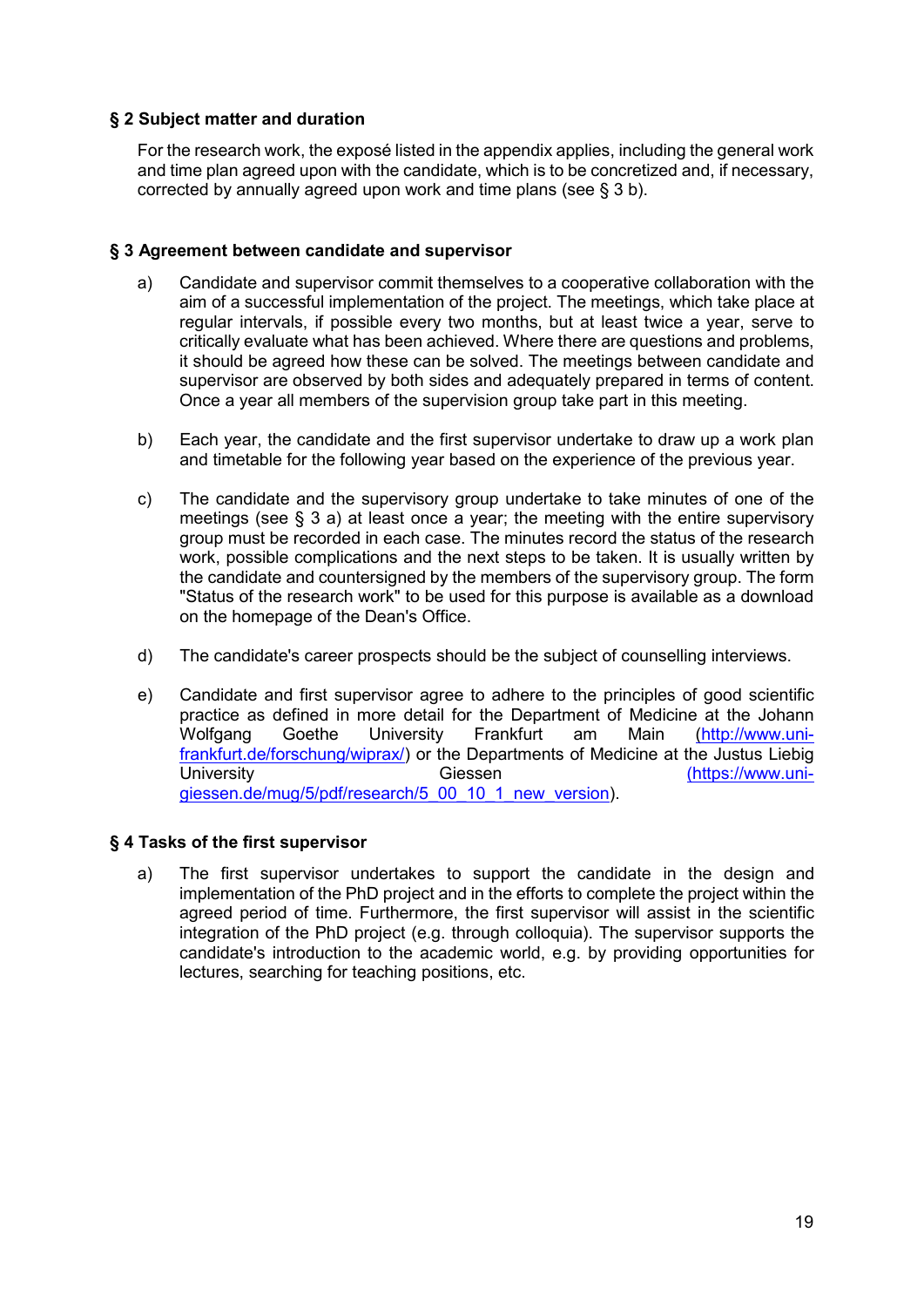- b) The first supervisor supports the candidate's funding efforts by passing on information, providing advice and writing any reports required for this purpose.
- c) The first supervisor agrees to provide advice on the preparation of the oral examination and, if applicable, the publication(s).
- d) The first supervisor agrees to participate in the preparation of a protocol of a meeting on the status of the research work (see  $\S$  3 c) at least once a year. A copy of the minutes will be sent to the CPI Academy Office without being requested.
- e) The first supervisor agrees to review the dissertation within 6 weeks.

# **§ 5 Tasks of the candidate**

- a) The candidate undertakes to carry out the PhD project in accordance with § 2 of this agreement. She or he reports in regular meetings (see § 3 a) with the first supervisor on the development of the dissertation, possible problems of implementation and connection as well as significant deviations from the work/time schedule.
- b) The candidate undertakes to keep a log book of the experimental work, which contains all experimental set-ups and data. The same applies to the evaluation of clinical data (more detailed regulations may be found in a separate SOP (Standard Operating Procedure) of the supervising institution).
- c) In view of the fact that medical research takes place in the context of patient care and/or safety regulations must be observed, the candidate undertakes to allow the first supervisor, and if necessary also the laboratory director, to inspect the data compiled. The laboratory logs must also be available to the laboratory after the work has been completed. The log book must remain in the laboratory in accordance with employment regulations. The data obtained by inspection shall be treated confidentially by the persons inspecting them.
- d) The candidate assures that he or she has not taken and will not take any doctoral advice for the realisation of the PhD project.
- e) The candidate undertakes to complete the research work entrusted to him or her in written form (dissertation) after completion of the experimental part or data collection within an appropriate time frame to be agreed with the first supervisor and to submit it to the Cardio-Pulmonary Institute (CPI) after approval by the first supervisor.
- f) The candidate undertakes to inform both the first supervisor of the dissertation and the Dean's Office immediately of any change of address at which he or she can be reached during the current PhD procedure.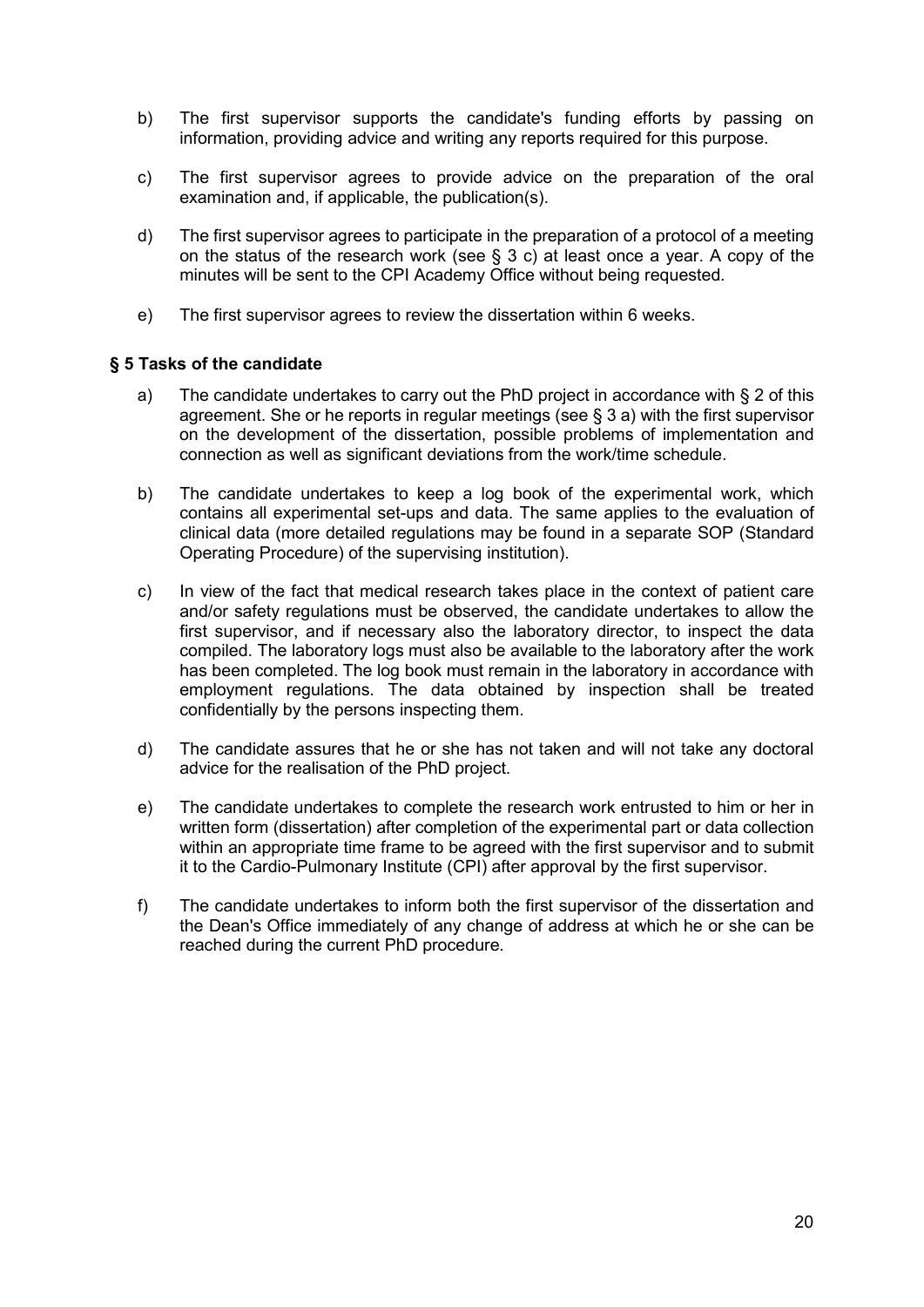# **§ 6 Non-compliance**

In case of non-compliance with the above-mentioned obligations, discussions between the parties (candidate and/or first supervisor) will be held immediately in order to restore the fulfilment of the agreement or, if necessary, to resolve it. In case of conflict, the parties should contact the Chairperson of the PhD Committee of the Cardio-Pulmonary Institute (CPI).

dates and signatures

......................

(date, candidate) (date, first supervisor)

............................................................

I have taken note of the above care agreement; to the extent that the agreement involves the use of resources of the facility I manage, I agree.

.........................................

(date, director institute)\*

\*Signature only necessary if not also a supervisor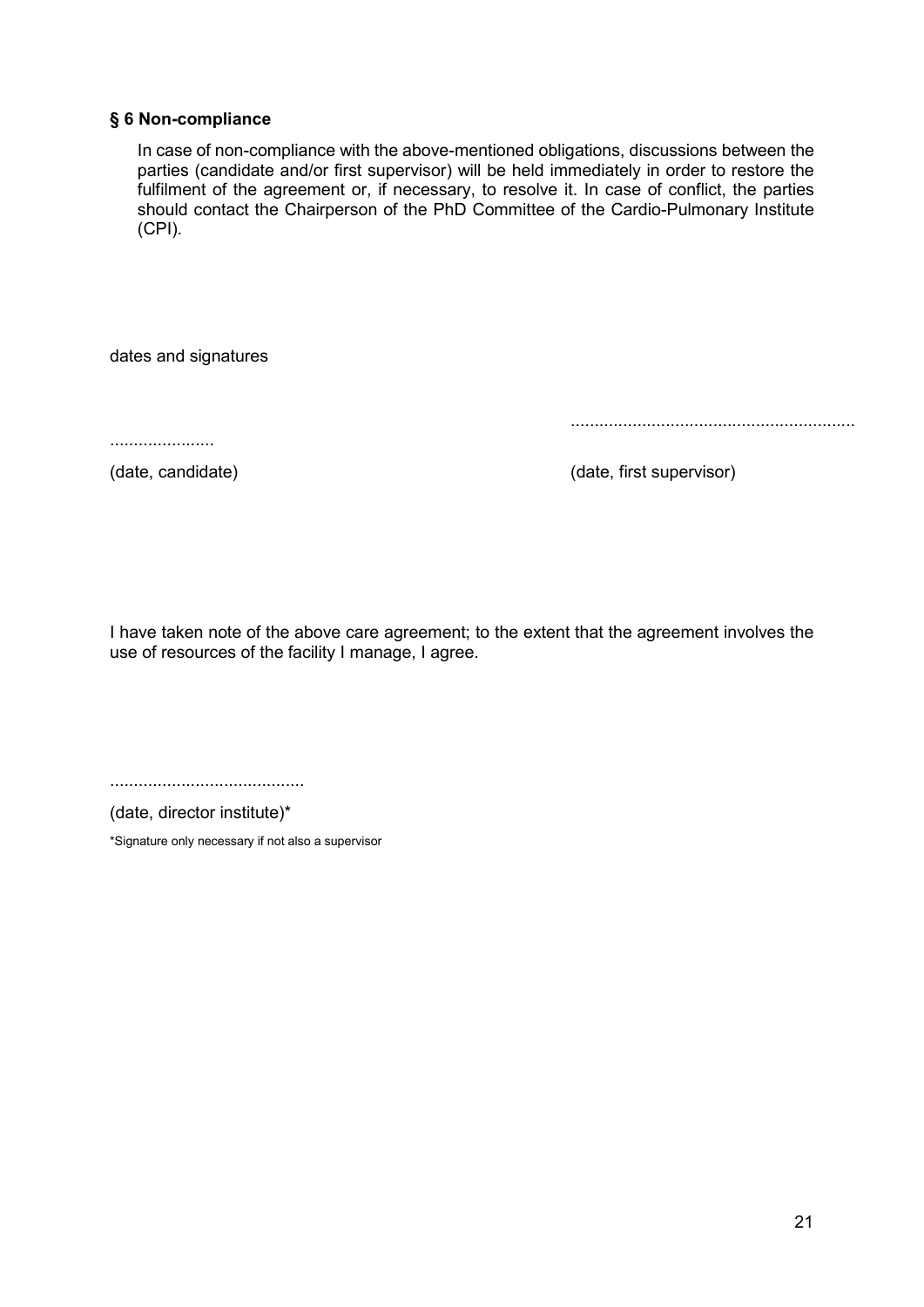# **Annex 3: Course schedule**

The PhD procedure includes interdisciplinary, research-oriented courses of at least 200 hours, which are determined by the supervisory group and approved by the PhD Committee, unless they are completed within a structured doctoral programme (SFB, Cluster of Excellence, GRK, etc.).

| Type of event | <b>Event title</b> | <b>Number of</b><br><b>Lessons</b> |
|---------------|--------------------|------------------------------------|
|               |                    |                                    |
|               |                    |                                    |
|               |                    |                                    |
|               |                    |                                    |
|               |                    |                                    |
|               |                    |                                    |
|               |                    |                                    |
|               | <b>Total</b>       |                                    |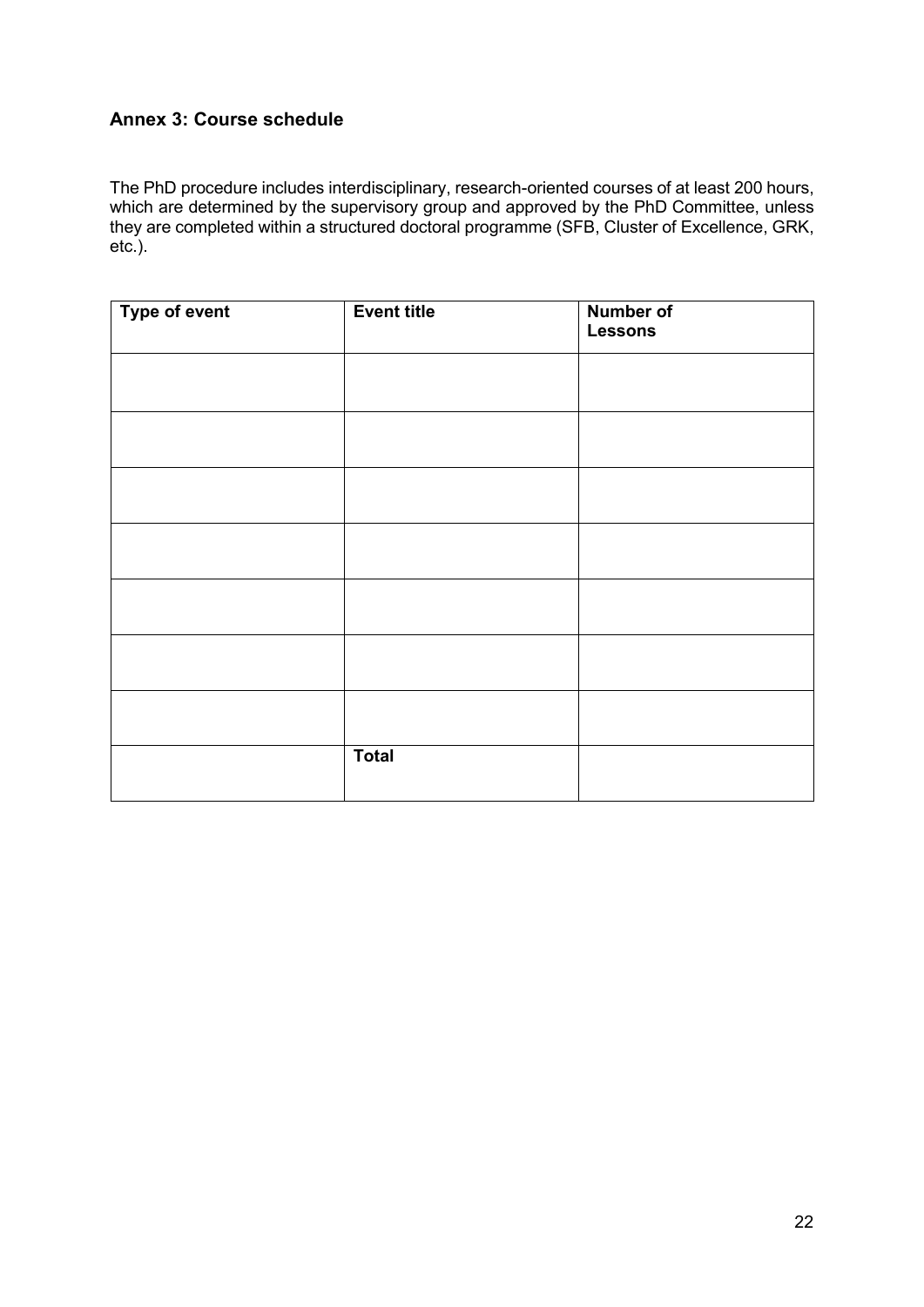# **Annex 4: Sample certificate of regular attendance at courses**

Cardio-Pulmonary Institute

(CPI) [name of the institute].

# **Certificate**

about the regular and successful participation in courses according to § 7 of the regulations of the Department of Medicine of the Johann Wolfgang Goethe University Frankfurt am Main and the Justus Liebig University Giessen for the doctoral program "Ph.D. in Cardiopulmonary Science".

"[Event Name]"

The candidate

[first name surname], born [maiden

name] born on [date] in [place].

in the summer semester 20.../winter semester 20.../20.... within the framework of the PhD procedure according to the regulations of the Faculty of Medicine of the Johann Wolfgang Goethe University Frankfurt am Main and the Justus Liebig University Giessen for the doctoral programme

"Ph.D. in Cardiopulmonary Science" \*not /regularly and \*not /successfully participated in the above.

Place, date

(Signature of the lecturer)

\*Please delete where not applicable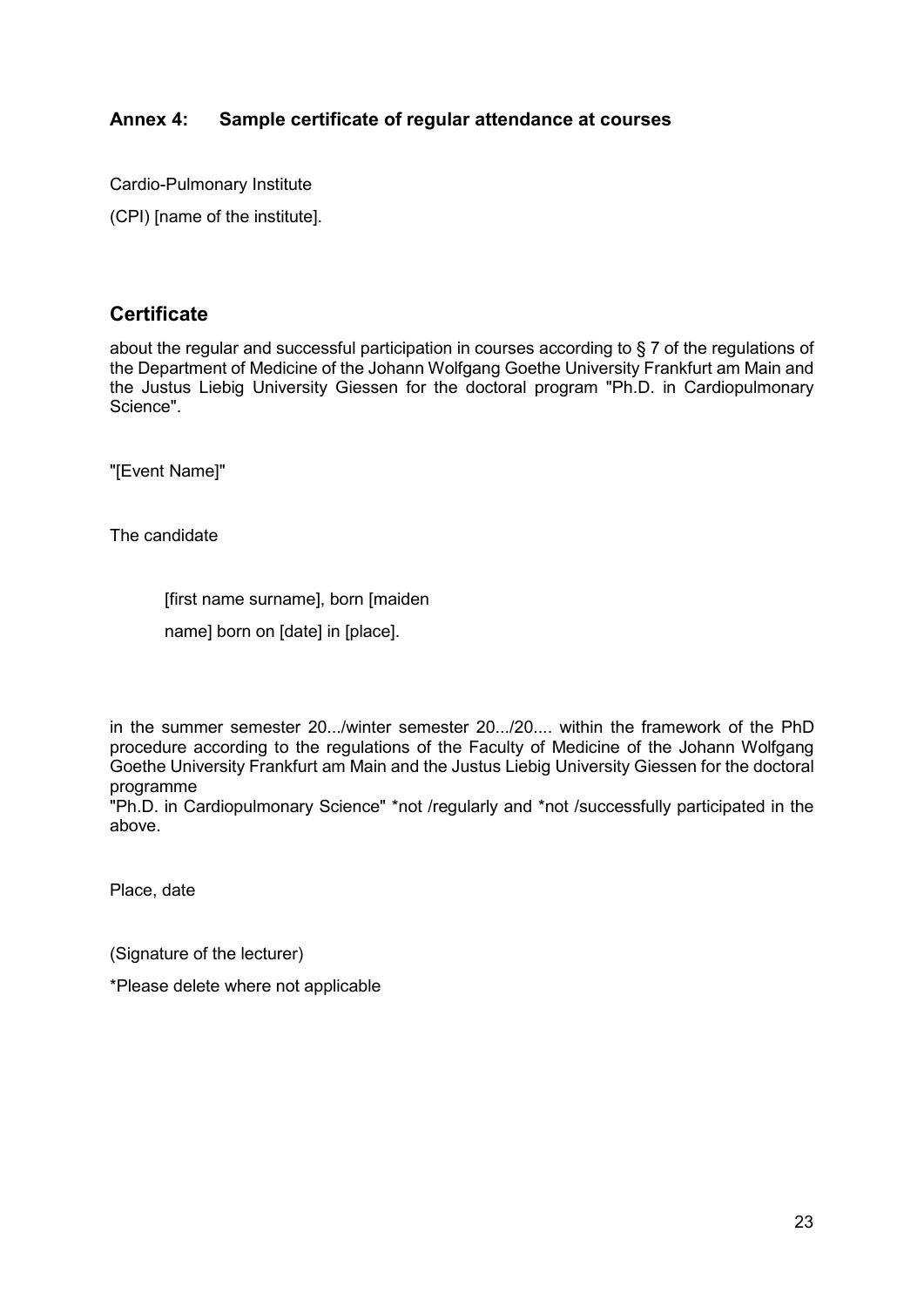# **Annex 5: Written declaration that the admitted applicant has written the dissertation independently**

# **Written declaration**

I hereby declare on my honour that the thesis submitted to the Cardio-Pulmonary Institute (CPI) for examination.

[Dissertation title.]

In the [clinic, institute, hospital, research facility].

under the supervision and guidance of [title, first name, surname] with the support of [title, first name, surname] independently and without unauthorised assistance or use of other than the stated aids. All text passages taken verbatim or in spirit from published or unpublished writings, and all information based on oral information, are identified as such. In the research conducted by me and mentioned in the dissertation, I have complied with the principles of the Johann Wolfgang Goethe University Frankfurt am Main or the Justus Liebig University Giessen for ensuring good scientific practice, as amended from time to time, as well as with ethical, data protection and animal welfare principles. I assure that third parties have neither directly nor indirectly received monetary benefits from me for work related to the content of the submitted dissertation, and that the submitted dissertation has not been submitted in the same or similar form to any other examination authority for the purpose of a doctorate or any other examination procedure, either in Germany or abroad. I have not yet submitted an application for admission to a doctorate or PhD procedure at any domestic or foreign university\*.

All material taken from other sources and from other persons that was used in the dissertation or to which direct reference is made has been identified as such. In particular, all persons who were directly and indirectly involved in the creation of this dissertation have been named. I agree to the verification of my dissertation by a plagiarism detection software or an internetbased software program.

Present results of the dissertation have been (or will be) published in the following publication organ:

[List all authors in order, title, journal, volume, page, year of publication].

(Place, date) (Signature)

(\*) delete if not applicable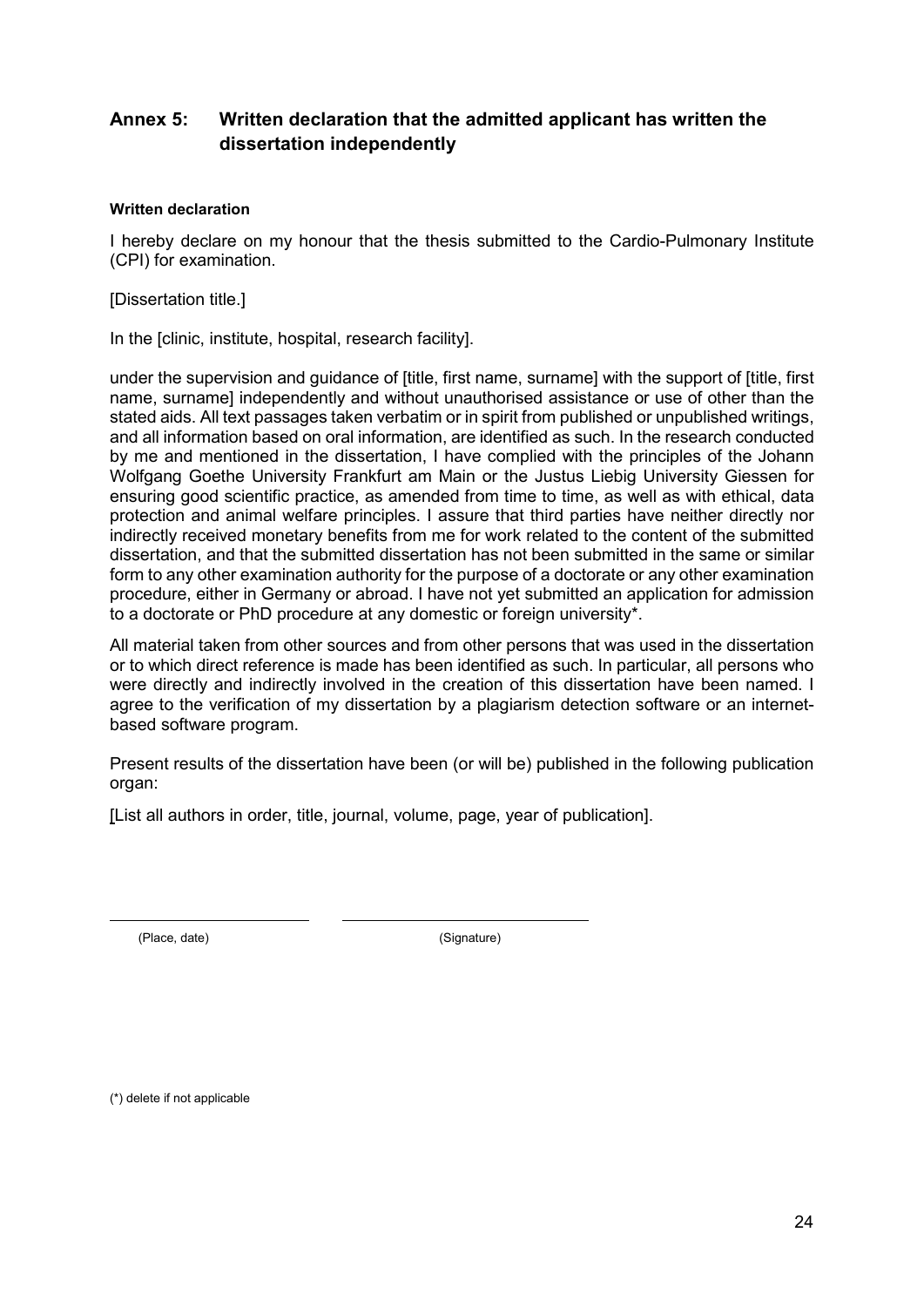# **Written declaration**

I hereby declare on my honor that I have written the dissertation submitted to the Cardio-Pulmonary Institute (CPI) for examination.

[title of dissertation]

At the [clinic, institute, hospital, research site].

under the supervision and guidance of [title, first name surname] with the assistance of [title, first name surname] independently and without unauthorized assistance or use of other than the indicated aids. All text passages taken verbatim or in spirit from published or unpublished writings and all information based on oral information are identified as such. In the research conducted by me and mentioned in the dissertation, I have complied with the principles of the Johann Wolfgang Goethe University Frankfurt am Main or the Justus Liebig University Giessen to ensure good scientific practice, as amended from time to time, as well as ethical, data protection and animal welfare principles. I assure that third parties have neither directly nor indirectly received pecuniary benefits from me for work related to the content of the submitted dissertation, and that the submitted dissertation has not been submitted in the same or similar form to any other examination authority for the purpose of a doctorate or any other examination procedure, either in Germany or abroad. I have not previously submitted an application to any domestic or foreign university for admission to a PhD or PhD procedure\*.

All material taken from other sources and from other persons, which has been used in the dissertation or to which direct reference is made, has been identified as such. In particular, all persons who were directly and indirectly involved in the writing of this dissertation have been named. I agree to the verification of my dissertation by a plagiarism detection software or an internet-based software program.

Present dissertation results have been (or will be) published in the following publication organ:

[list all authors in order, title, journal, volume, page, year of publication].

(place, date) (signature)

\*) delete in case of non-applicability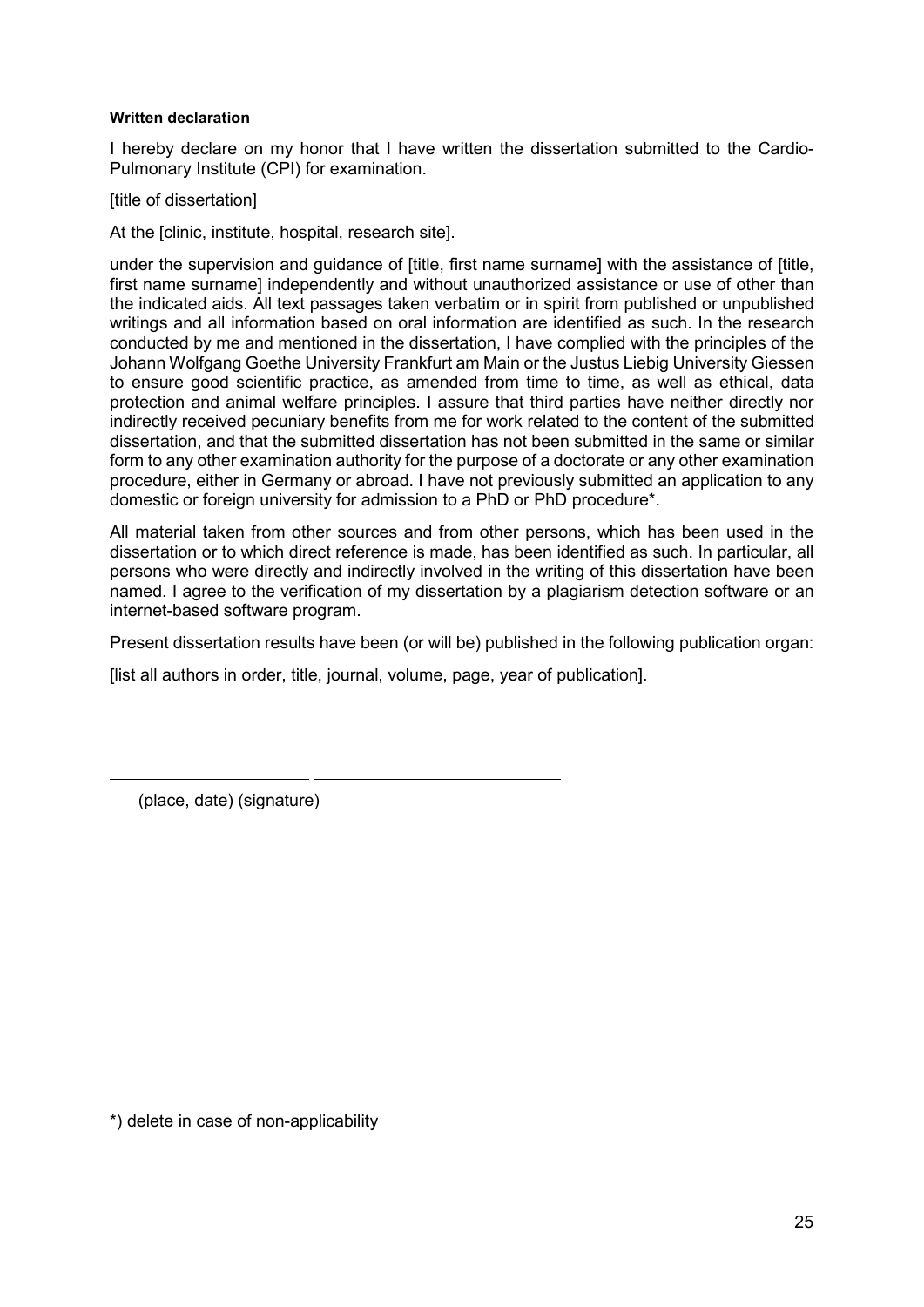# **Annex 6: Structure, presentation and quality criteria for monograph/cumulative dissertation or principles for writing and publishing**

# **1. Requirements for the preparation of the dissertation**

- a) The dissertation should be typed and submitted in DIN A4 format. The lettering must be on one side with font size 12, line spacing 1.5 times, margins 3 cm (right and left) and 2.5 cm (top and bottom).
- b) The dissertation must contain an abstract in German and English which, in addition to the usual summary of the content, presents the aim of the dissertation and the significance of the results achieved in an understandable way. As a rule, the summary should not exceed two DIN A4 pages. Both summaries are part of the scientific work and are to be evaluated as well. Deviations from this rule must be approved in advance by the PhD Committee.
- c) The title page shall be prepared in accordance with Appendix 6b. Only the title shall be printed in bold. The use of the university seal or university logo is not permitted. The name of the institution in which the dissertation was written as well as the name of the director or head of this institution must be included. The title of the dissertation may not exceed four lines.
- d) On page 2, the spokesperson, the first supervisor and the elected representative of the PhD Committee with title, first name and surname as well as the date of the oral examination are to be listed according to Annex 6c, if known.
- e) A bibliography should be provided for the citations in the introduction and discussion.
- f) At the end of the dissertation, a curriculum vitae in table form as well as a written statement in accordance with Appendix 5 must be included.
- g) The dissertation must be submitted in quadruplicate and in DIN A4 format, without punched holes, in a clip folder or clip binder.

# **2. Cumulative dissertation in publication-based form**

a) The cumulative dissertation must comprise at least three manuscripts or publications that have been accepted for publication and reviewed in an anonymous peer review process. The admitted applicant must be the sole first author of at least one of these manuscripts/publications.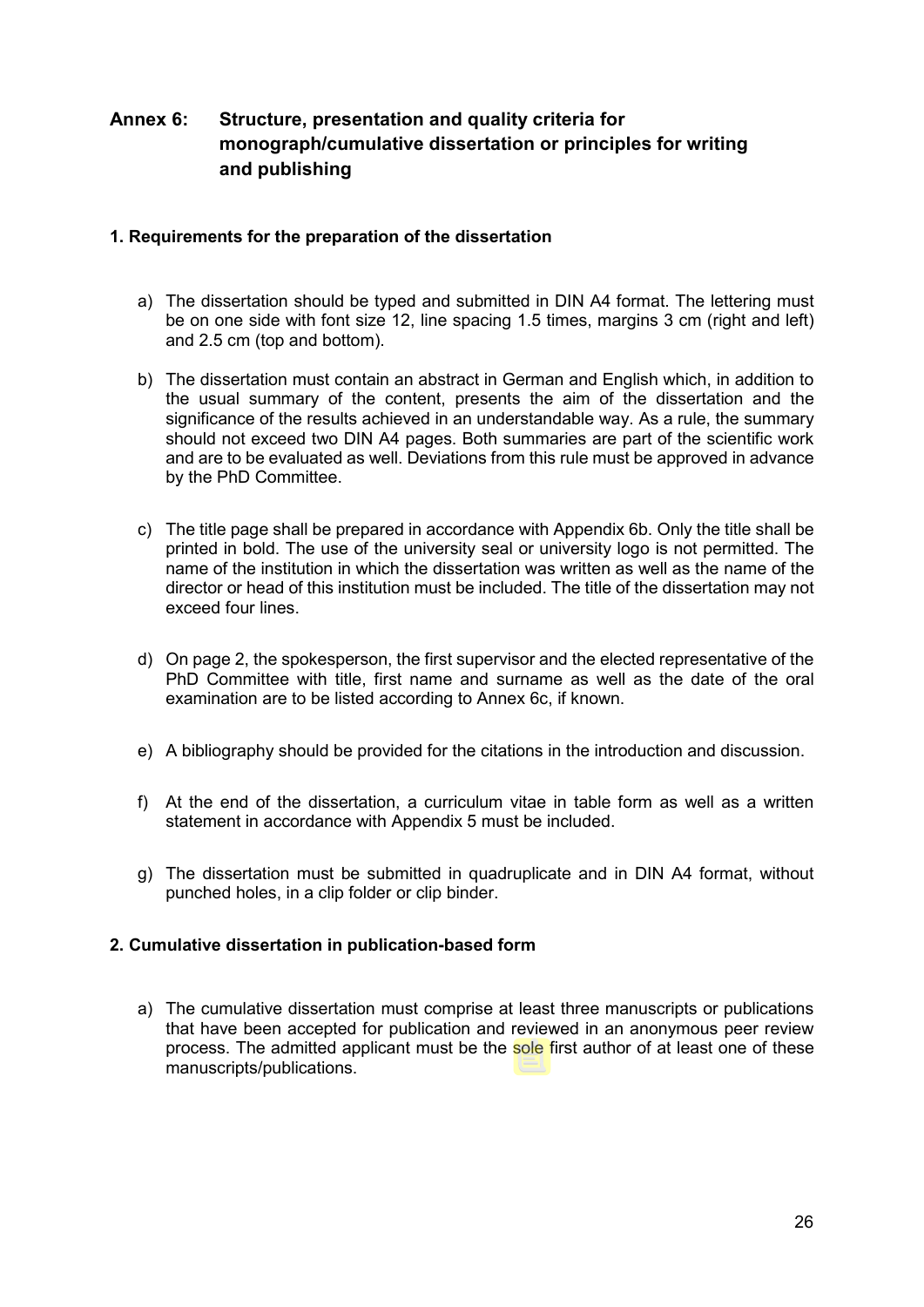- b) A maximum of one reviewer of the dissertation may also be a co-author of the publications.
- c) a cumulative dissertation consists of the following parts:
	- Title page,
	- Page 2 in accordance with Annex 6c,
	- Table of Contents,
	- Summary in German and English, which, in addition to the usual summary, presents the aim of the dissertation and the significance of the results achieved in an understandable way. As a rule, the summary should not exceed two DIN A4 pages. Both summaries are part of the scientific work and will be evaluated. Deviations from this rule must be approved in advance by the PhD Committee,
	- List of abbreviations, if applicable,
	- Overall summary in English (usually 5 10 pages) consisting of introduction (related to the overall research question), presentation of the manuscript(s) or publication(s) and discussion of the results as a whole and their contribution/importance for answering the research question,
	- Overview of manuscripts or publications accepted for publication,
	- **the manuscript(s)/publication(s),**
	- Presentation of own share of each manuscript/publication,
	- Bibliography for the citations in the introduction and discussion,
	- as an appendix, possibly additional original data or methods not documented in the manuscripts/publications,
	- Curriculum vitae with date and signature and
	- written declaration according to appendix 5 with date and signature.

# **3. Publication of the dissertation**

The type and number of deposit copies to be submitted are based on the principles for the publication of dissertations of the participating universities.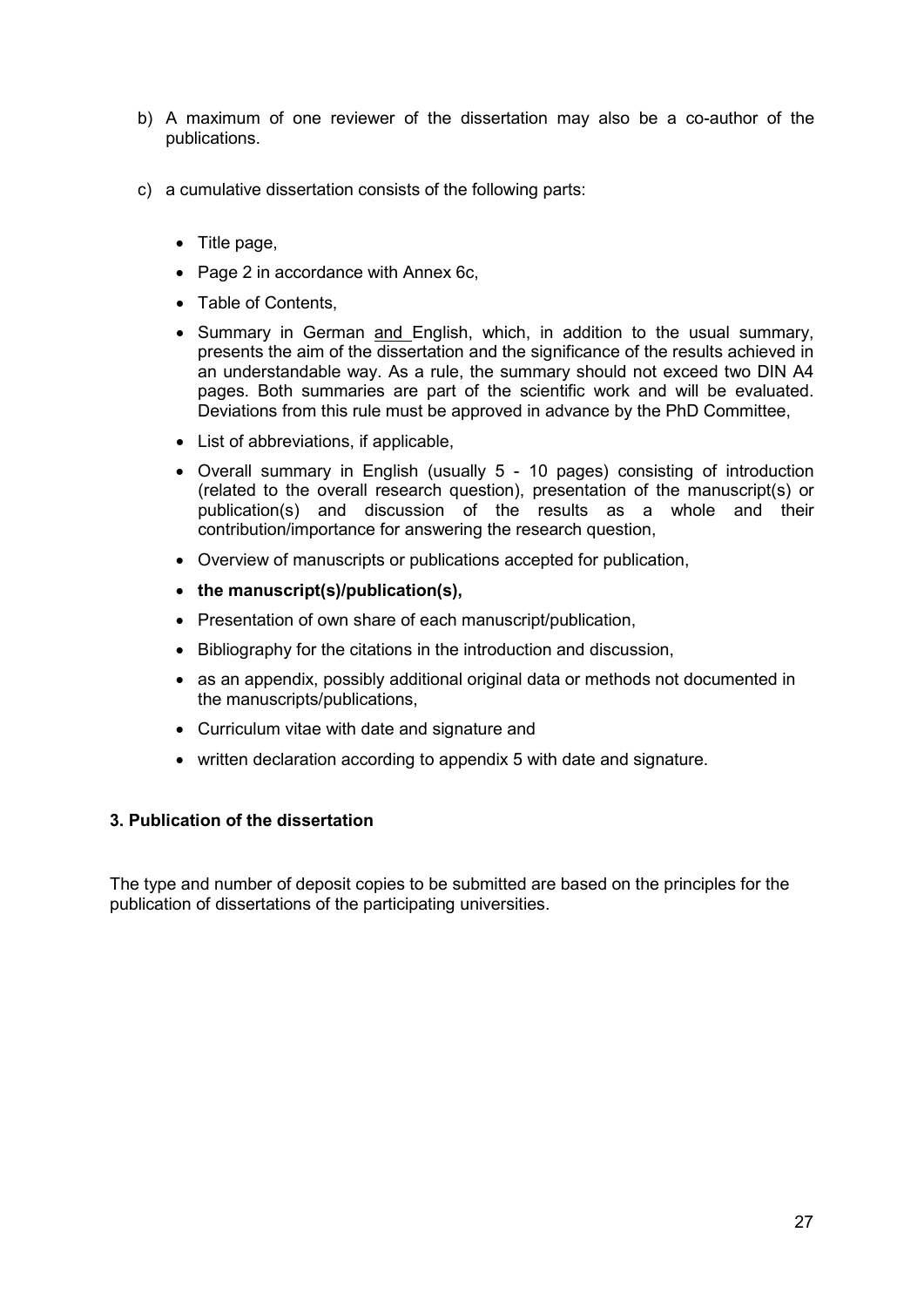# **Annex 6b -Title page**

From the Faculty of Medicine, Goethe University Frankfurt am Main and the Faculty of Medicine, Justus Liebig University Giessen, the Cardio-Pulmonary Institute (CPI)

> supervised at [Center] [Clinic or Institute] Director [Title First name Last name]

> > **Title** [max. 4 lines]

Thesis

To obtain the degree of Doctor of Philosophy (PhD)

of the Cardio-Pulmonary Institute (CPI) at the Faculty of Medicine, Goethe University Frankfurt am Main/the Faculty of Medicine, Justus Liebig University Giessen

> submitted by [First name Last name]

> > from [Birthplace]

[Place], [Year of submission]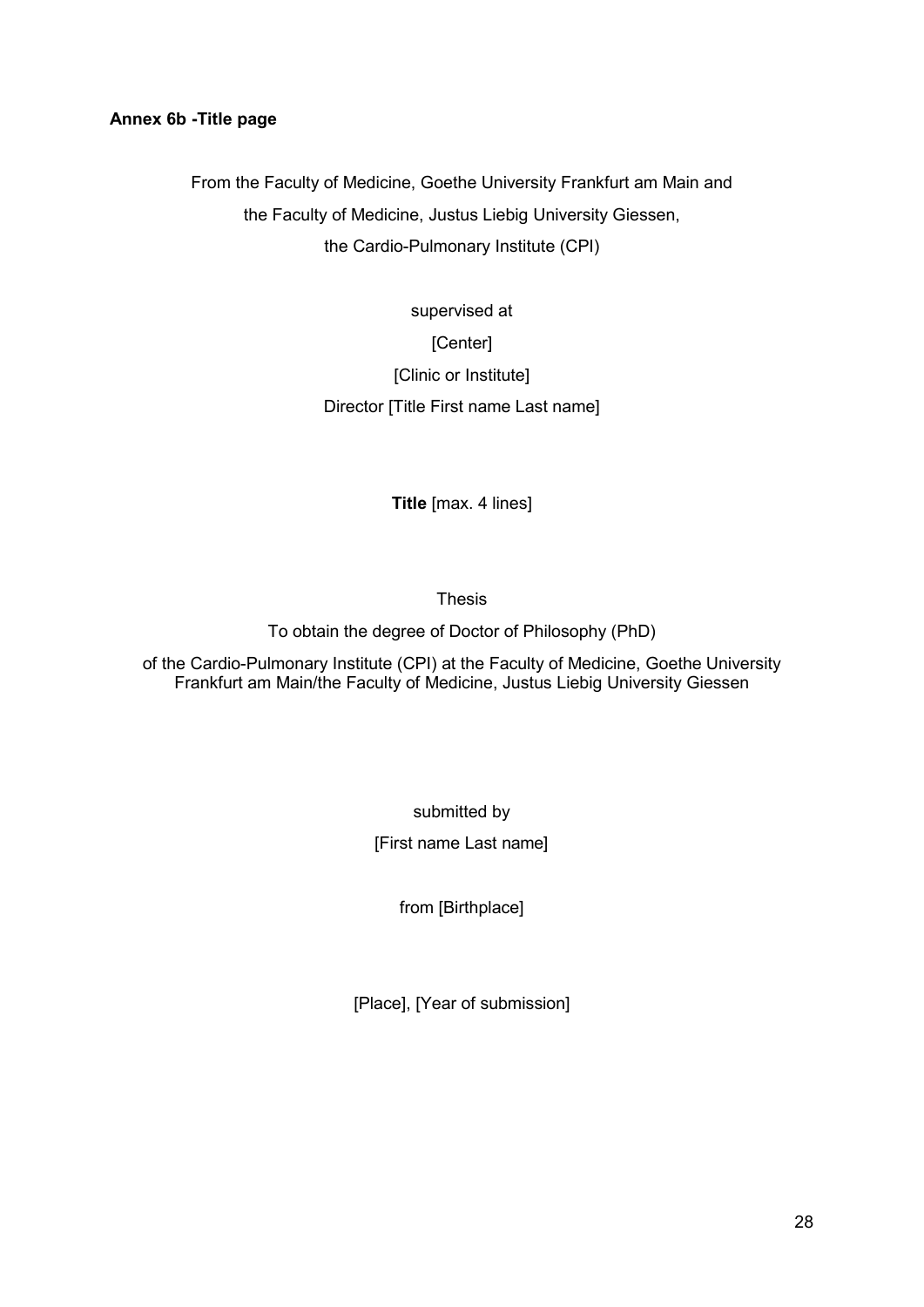**Annex 6c - Structure Page 2**

| Speaker:                             | [Title First name Last name] |
|--------------------------------------|------------------------------|
| Supervisor:                          | [Title First name Last name] |
| Representative of the PhD-committee: | [Title First name Last name] |
| Date viva voce:                      | [DD.MM.YYYY]                 |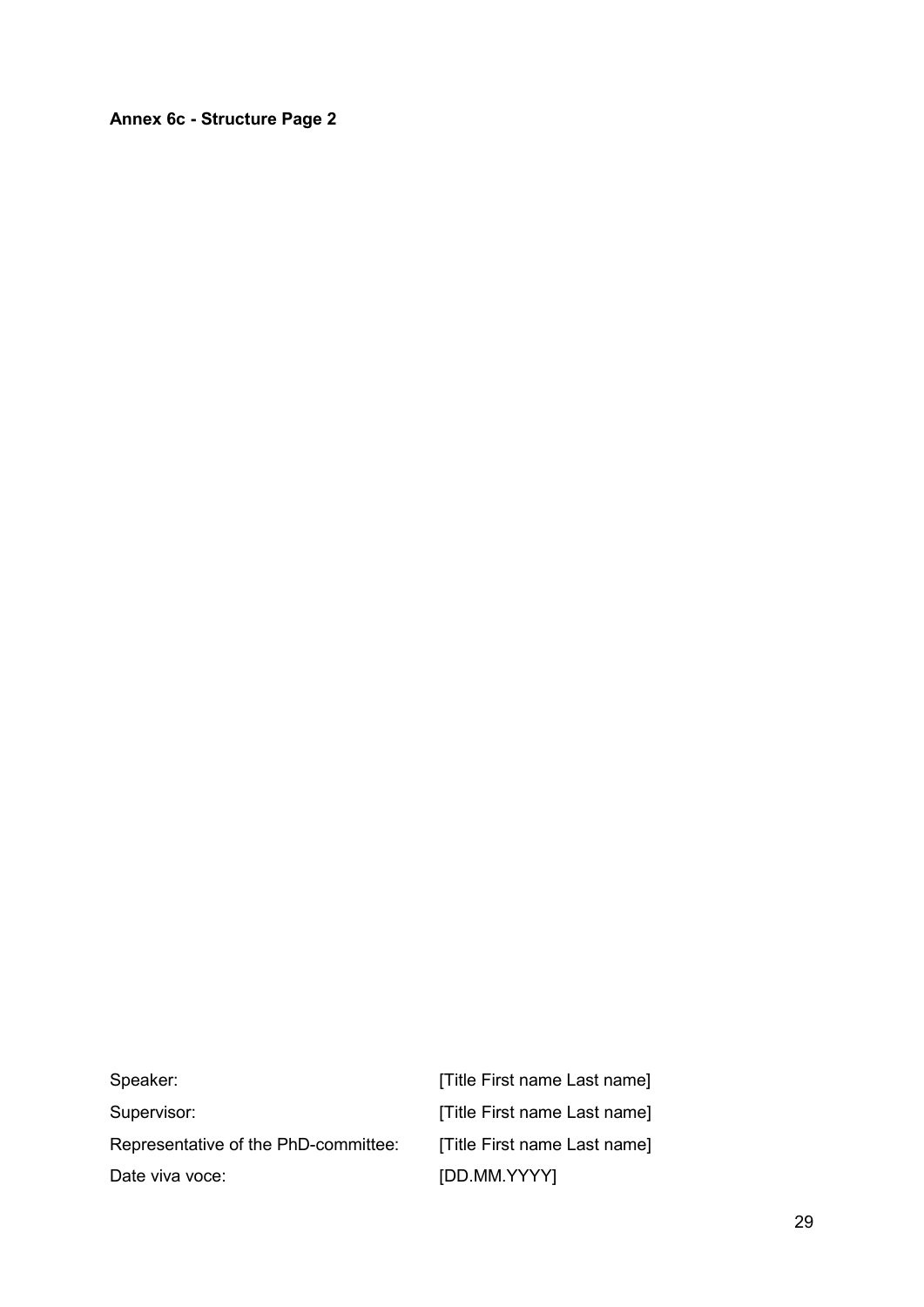# **Annex 7: Quality Criteria for Grading**

The following grading scale is available to the Cardio-Pulmonary Institute (CPI) for grading the dissertation:

| summa cum laude | with honours | (U) |
|-----------------|--------------|-----|
| magna cum laude | very good    | (1) |
| cum laude       | good         | (2) |
| rite            | sufficient   | (3) |
| non rite        | insufficient | 4۱. |

The following criteria must always be taken into account by the reviewers when assessing a dissertation:

- − The ability of the admitted applicant to carry out scientific work and to think critically, including the ability to independently develop solutions to the given problems from knowledge gained through literature study and methodological principles conveyed by the first supervisor.
- − The suitability of the methods used to obtain and critically review data and information and to interpret them.
- − The personal commitment and the activity with which the set task was mastered, the sensible work planning and the sensible structuring of the task complex as well as the timely completion of the dissertation.
- − Editorial aspects of the dissertation: length and proportion of the dissertation, presentation of the basic principles, the subject of the investigation and the research methodology as well as the results obtained (including tables and figures), literature, style and quality of expression.

In addition to the general criteria, the following criteria are decisive for the grading:

#### **rite (sufficient)**

Grading "rite" will be given for work involving various established but difficult methods with independent performance of experiments that have led to new knowledge.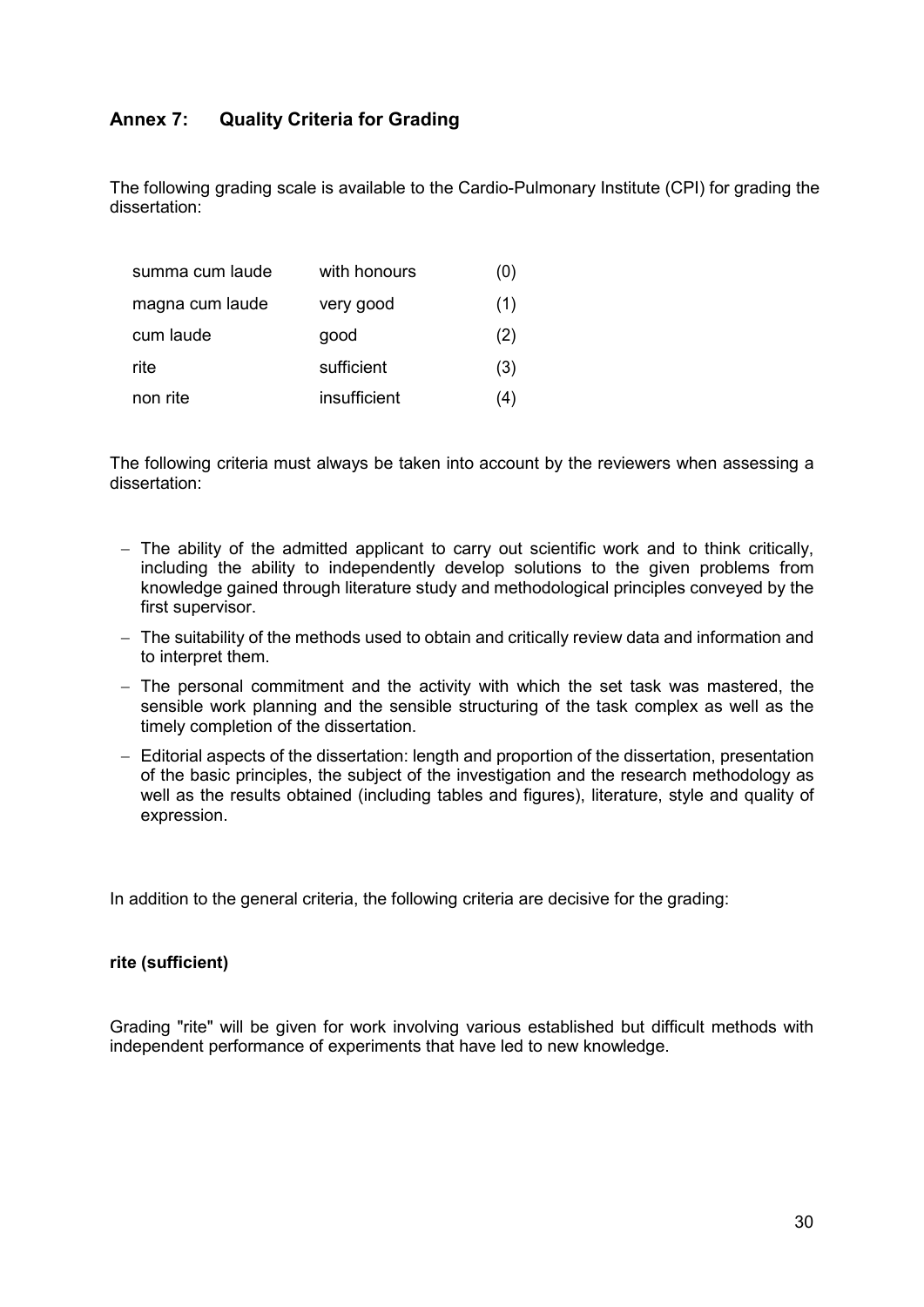# **cum laude (good)**

The mark "cum laude" is awarded for work involving various established but difficult methods with independent work planning and execution of the experiments and structuring of the task complex by the admitted candidate, which has led to important new findings.

#### **magna cum laude (very good)**

The grade "magna cum laude" is awarded for methodologically difficult dissertations that has led to new significant scientific findings, involving new methods or methods modified by the admitted applicant, with essentially independent planning and execution of the work. The grade "magna cum laude" can only be awarded if the admitted applicant has not taken longer than 5 years to complete the PhD procedure and at least one publication (as first author) has been demonstrably accepted after passing a peer review procedure in an internationally highranking journal in the field at the latest by the time of the oral examination. Deviations from this rule must be cogently justified in the reviews. The status of the submitted first author paper will be reviewed during the oral examination.

# **summa cum laude (with honours)**

The grade "summa cum laude" is given to dissertations with new and outstanding scientific findings that go beyond those graded Magna cum laude in the way that these findings have been obtained on the basis of an independently developed experimental plan and with independently developed research methods and show a high degree of originality.

The grade "summa cum laude" requires the publication (or at least an original paper accepted for publication) of the results with the admitted applicant as first author after passing a peer review procedure in an internationally high-ranking journal in the field. The duration of the PhD procedure should not exceed 4 years. Deviations from this rule must be substantiated in the reviews. If the two reviewers each assess the dissertation with the grade of "summa cum laude", a third expert opinion has to be obtained according to § 10, paragraph 1 lit. b). In this case, the additional reviewer may not be a CPI Faculty member.

An expert opinion is to be prepared on the basis of these criteria. Annex 8 can serve as a template for this expert opinion.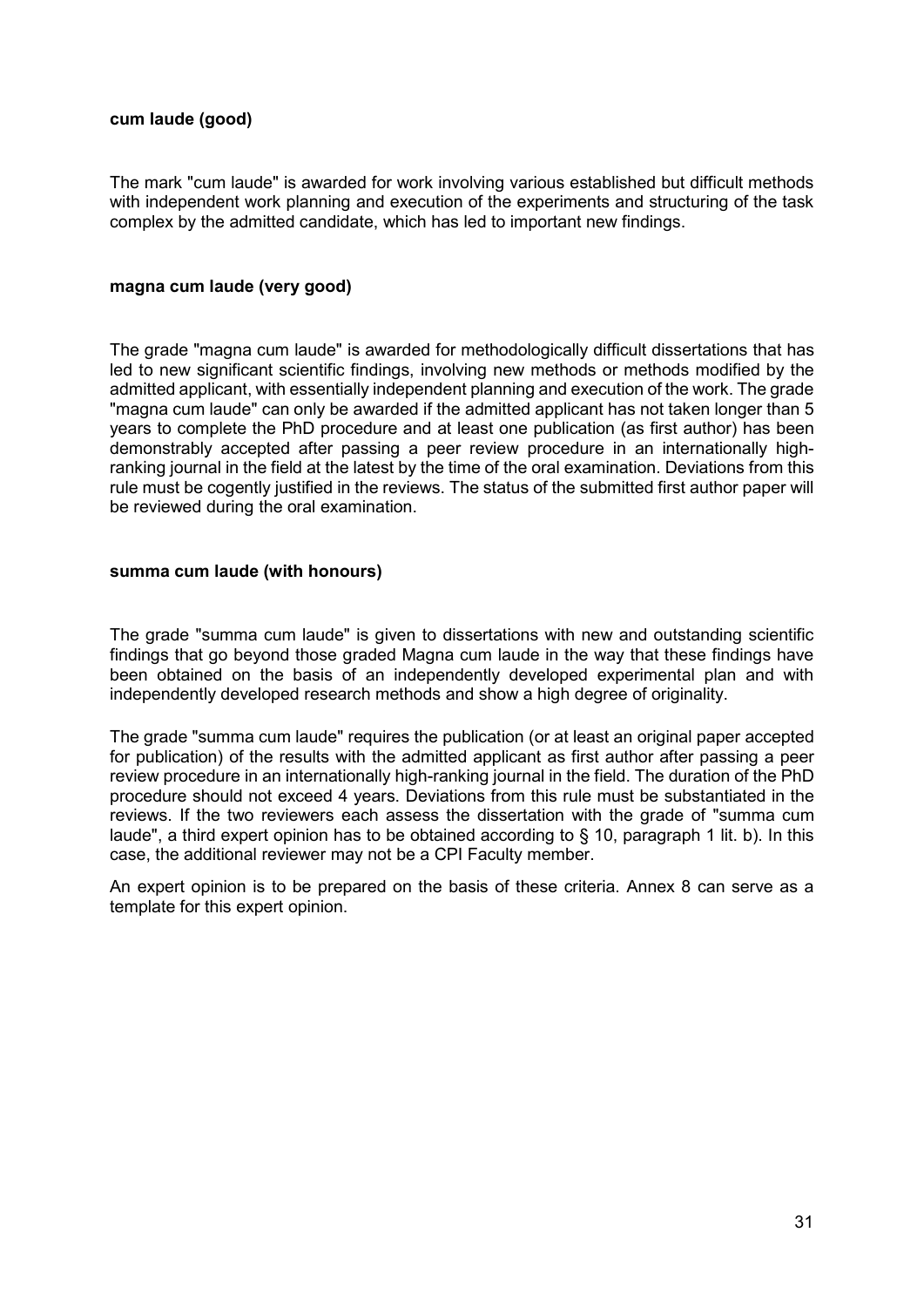# **Annex 8: Submission of an expert's opinion on the dissertation**

**[Topic]**

submitted by

**[first name last name candidate] from [place of birth, country if applicable].**

[Overview of dissertation contents and statements].

[Vote on introduction]

[Vote on results section]

[Vote to discuss]

[Abstract]

I recommend that the Department of Medicine at the Johann Wolfgang Goethe University, Frankfurt am Main, accepts the dissertation [with the following stipulation]:

[Name the conditions, if any].

Points of view for the assessment of scientific work according to the resolution of the faculty council

*1. Content aspects 1.1 Question 1.1.1. Is the question original?* [...] *1.1.2. Is the question relevant?* [...] *1.2. Results 1.2.1. Are the results determined correctly?* [...]

*1.2.2. Are the results described correctly?*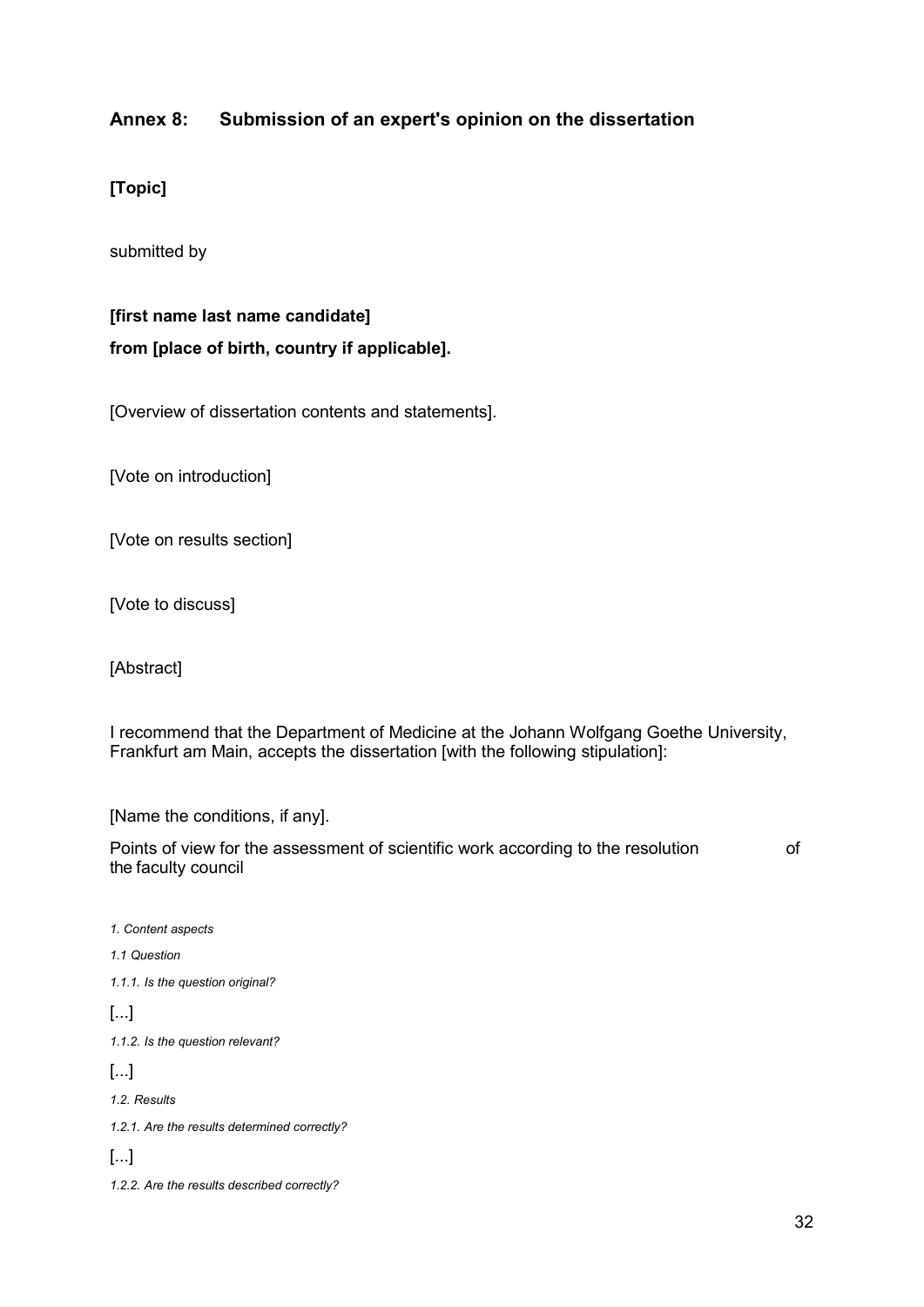# [...]

| Ŀ⊶l                                                                                                  |
|------------------------------------------------------------------------------------------------------|
| 1.2.3. Have the results been processed appropriately?                                                |
| $[]$                                                                                                 |
| 1.3. Statement                                                                                       |
| 1.3.1. Does the statement correspond to the results?                                                 |
| $[]$                                                                                                 |
| 1.3.2. Does the statement correspond to the question?                                                |
| []                                                                                                   |
| 1.3.3. Is the statement significant in any respect?                                                  |
| $[]$                                                                                                 |
| 2. Formal aspects                                                                                    |
| 2.1. Concept                                                                                         |
| $[]$                                                                                                 |
| 2.1.2. Presentation of the results                                                                   |
| $[]$                                                                                                 |
| 2.1.3. Presentation of the conclusion                                                                |
| $[]$                                                                                                 |
| 2.2. Methodology                                                                                     |
| 2.2.1. Is the methodology appropriate to the research question?                                      |
| $[]$                                                                                                 |
| 2.2.2. Have several methods been used to back up the conclusion reached by one method?               |
| []                                                                                                   |
| 2.3. Literature                                                                                      |
| 2.3.1. Has the literature really been reviewed, i.e. evaluated with regard to the research question? |
| []                                                                                                   |
| 2.3.2. Has the essential literature been recorded?                                                   |
| $[]$                                                                                                 |
| 2.3.3. Has been quoted correctly?                                                                    |

[After random checking of the extensive bibliography, correct citations have been made. A brief search of internationally accessible databases found no significant work that was not cited. The discussion shows an exemplary review of the literature.

The reviewer did **not** examine the dissertation for plagiarized content].

*2.4. Style*

[...]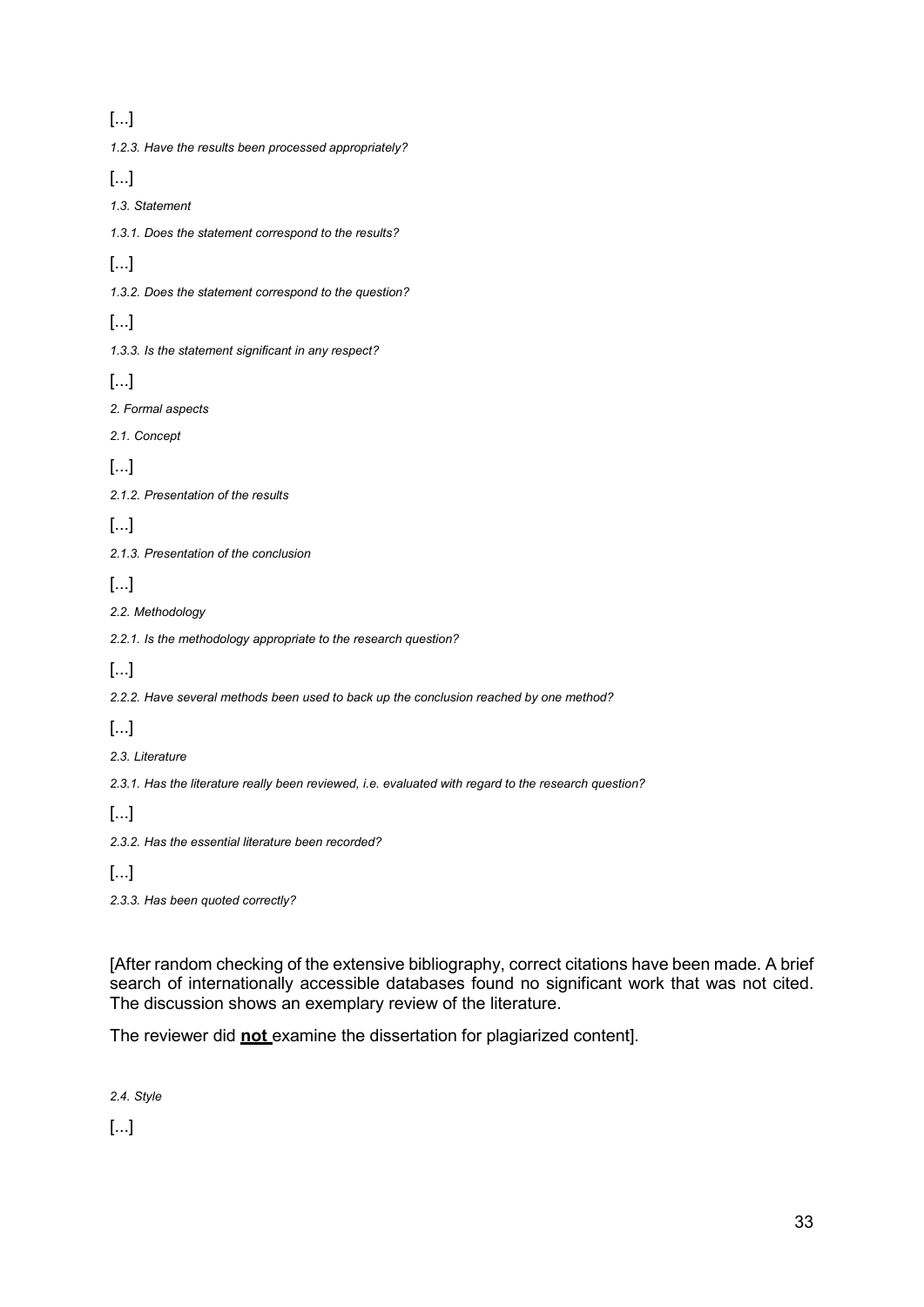I commend the Cardio-Pulmonary Institute (CPI) for unreserved acceptance of the dissertation as a course credit with the grade:

**[...]**

*[Title First name Surname of the reviewer, Stamp]* [place], the [date of the opinion].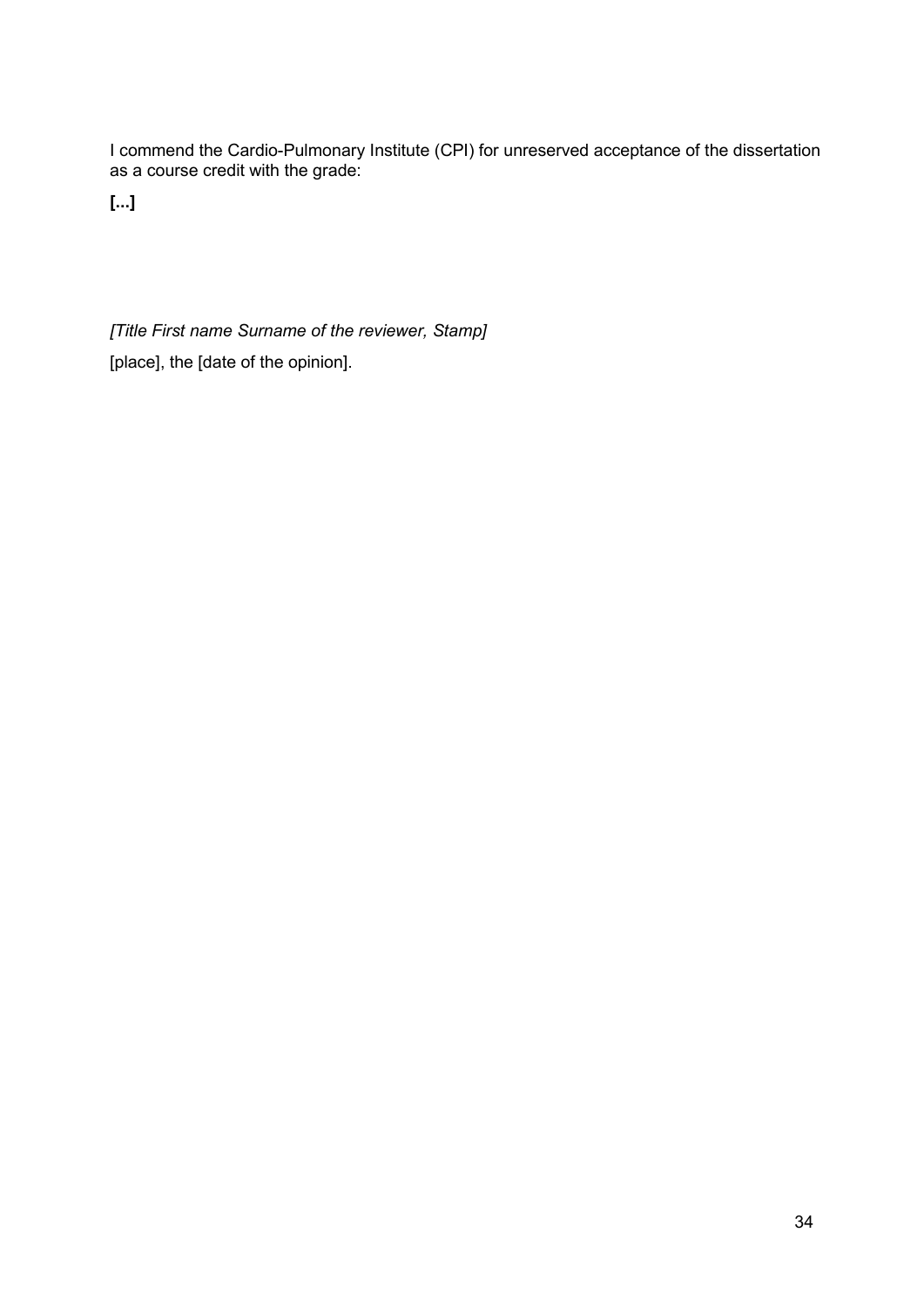# **Annex 9: Sample PhD Certificate**



The Faculty of Medicine, Goethe University Frankfurt am Main & The Faculty of Medicine, Justus Liebig University Giessen

**hereby award to**

[Salutation Title Forename Surname] [name at birth] in [place of birth].

**the degree of**

Doctor of Philosophy (PhD)

**on the basis of [his/her] proven academic ability in the form of a thesis entitled**

**[Title]**

**as well as by doctoral examination. The candidate has been awarded the final grade of [grade].** 

**[place], [date of award]**

Dean of the Faculty of Medicine, Dean of the Faculty of Medicine, Director of the MPI-HLR, Goethe University Frankfurt **Justus Liebig University Giessen** Bad Nauheim

**[Title Forename Surname] [Title Forename Surname] [Title Forename Surname]**





Max-Planck-Institut<br>für Herz- und Lungenforschung<br>W.G. Kerckhoff-Institut